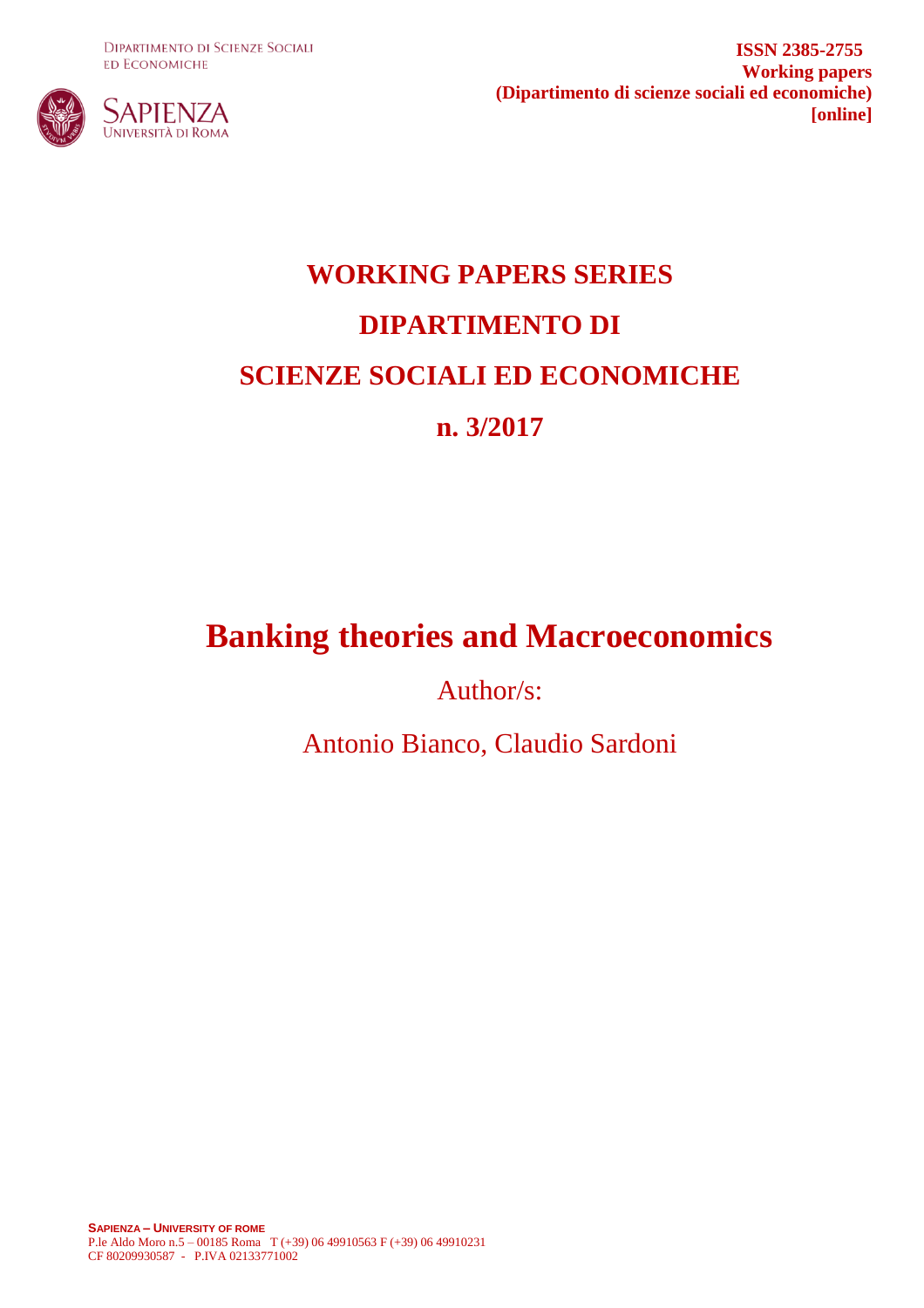# Banking theories and Macroeconomics.

A. Bianco and C. Sardoni, *Department of Social and Economic Sciences* (DISSE), Sapienza University of Rome

**ABSTRACT.** The recently expanding macro-financial literature is facing the analytical challenge to analyse the working of modern market economies without losing touch with the factual role played by financial institutions. Mainstream macroeconomic models that embody a financial sector are characterized by the understanding of banks as intermediaries of loanable funds (deposit-taking paving the way for loan extension). This approach to banking is increasingly considered as a major flaw in macroeconomic thinking. The Post-Keynesian theory of inside money creation is gaining momentum even in mainstream circles. The present article highlights the key differences of these alternative doctrines from a money supply perspective, so to stress the key aspects of the monetary dimension of the so-called financial cycle and the fact that monetary policy alone has no impact on aggregate expenditure.

**JEL codes:** E44; E51

**Keywords:** Financial Cycle; Money Supply; Banking; Inside Money; Liquidity Risk.

## **1. Introduction**

In recent decades, mainstream macroeconomics was characterized by the underestimation of the macroeconomic relevance of financial contracts, debt, the possibility of defaults, etc. For many,<sup>1</sup> this was a major flaw. There exist alternative theoretical approaches, in particular the Post-Keynesian one<sup>2</sup>, which have always given money and finance a key role for understanding the actual working of the economy. We take these alternative views into consideration only indirectly, and to the extent that some contributions within the mainstream have come to take similar positions.

Important attempts to embody credit and finance into macroeconomic models appeared before the eruption of the 2007-8 crisis (Kiyotaki and Moore, 1997; Bernanke et al., 1999). A growing urge to take into serious account the role of credit and financial markets has taken steps only in the very last decade, though. The view that macroeconomics and its policy indications are largely irrelevant, if not counterproductive, if they

<sup>&</sup>lt;sup>1</sup> See, e.g., King, 2012; Goodhart and Tsomocos, 2011; Goodhart et al., 2013; Borio, 2014a, 2014b. Turner (2014, p. 174) has argued that, while incorporating sticky prices and wages, standard New Keynesian models 'largely failed to reflect the perhaps still more important rigidities introduced by debt contracts, debt stock levels, and default processes.'

<sup>&</sup>lt;sup>2</sup> For a survey of the Post-Keynesian approach to these topics see, e.g., Lavoie (2014, pp. 182ff).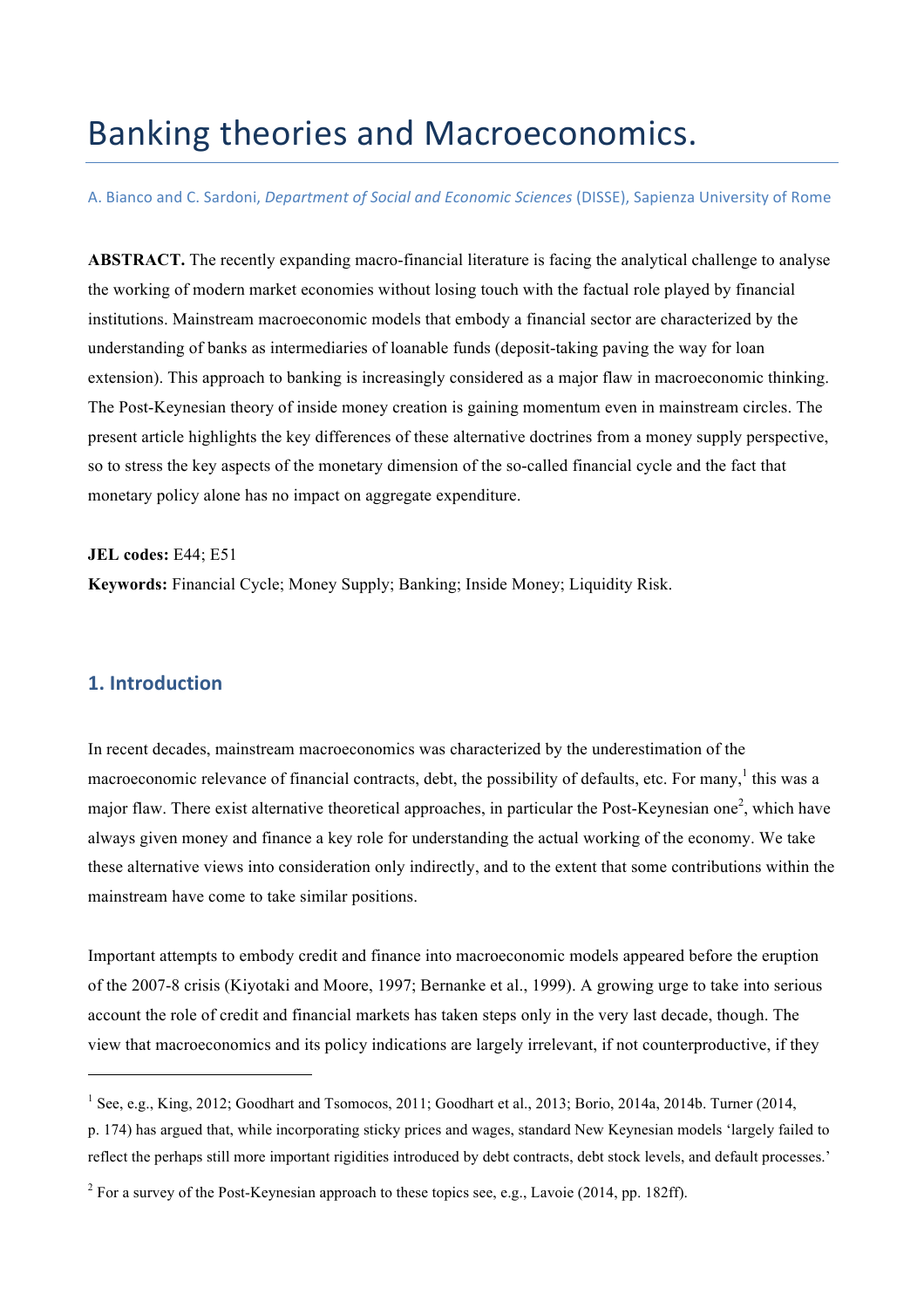ignore the financial and credit sector, is now common ground. Once credit and finance are embodied into the macroeconomic model, the analytical results obtained can be significantly different from those that 'real' models yield.

In Section 2, we review a number of mainstream macroeconomic models that, in a way or another, embody a financial sector. Free from all pretence of exhaustiveness, the section aims at pointing out some basic features of these models, in particular their shared view of banks as intermediaries of loanable funds. Section 3 focuses on the money multiplier doctrine so as to take a closer look at how banking intermediaries are assumed to operate.

Influential authors are taking issue with standard macroeconomic models in general and their view of banks in particular. The Head of the Monetary and Economic Department at the Bank for International Settlements is an eminent example. In complaining about conservative modelling strategies in new models of the financial cycle, Borio (2014a, pp. 186–7) calls for non-equilibrium approaches for taking into account the main facts of the financial cycle: fluctuations are driven by endogenous forces; busts are a symptom of stock disequilibria on the side of liabilities (equity and debt) that operate sequentially; stable inflation does not prevent the build-up of financial imbalances. In order to properly consider intra-temporal and inter-temporal coordination failures as the basic drivers of financial and business cycles, Borio recommends the rejection of model-consistent expectations, the introduction of a state-varying risk tolerance and last—but 'arguably more fundamental' step to take, stop considering banks as intermediaries: 'the banking system does not simply transfer real resources …from one sector to another; it generates (nominal) purchasing power. Deposits are not endowments that precede loan formation; it is loans that create deposits' (Borio, 2014a, p. 188).

Similar concerns echoed from the Bank of England (McLeay et al., 2014a, 2014b; Jakab and Kumhof, 2015). Among other things, an erroneous view of the nature of banks leads to significantly underestimate the procyclical effects of changes in bank lending on the real economy (Jakab and Kumhof, 2015).<sup>3</sup> In Section 4, we examine the alternative view of banking in more detail. If money is created when banks lend, the extent to which the money supply is larger than the monetary base critically depends on the investors' willingness to borrow ('animal spirits'). This has evident and important implications in terms of policy indications. Section 5 is devoted to these aspects.

<sup>&</sup>lt;sup>3</sup> The loanable funds model, on the other hand, predicts lending will be countercyclical, balancing out what is happening in the economy. In addition, Jakab and Kumhof (2015) suggest banks will react to adverse circumstances by cutting back on lending rather than just charging more interest, as the mainstream models expect.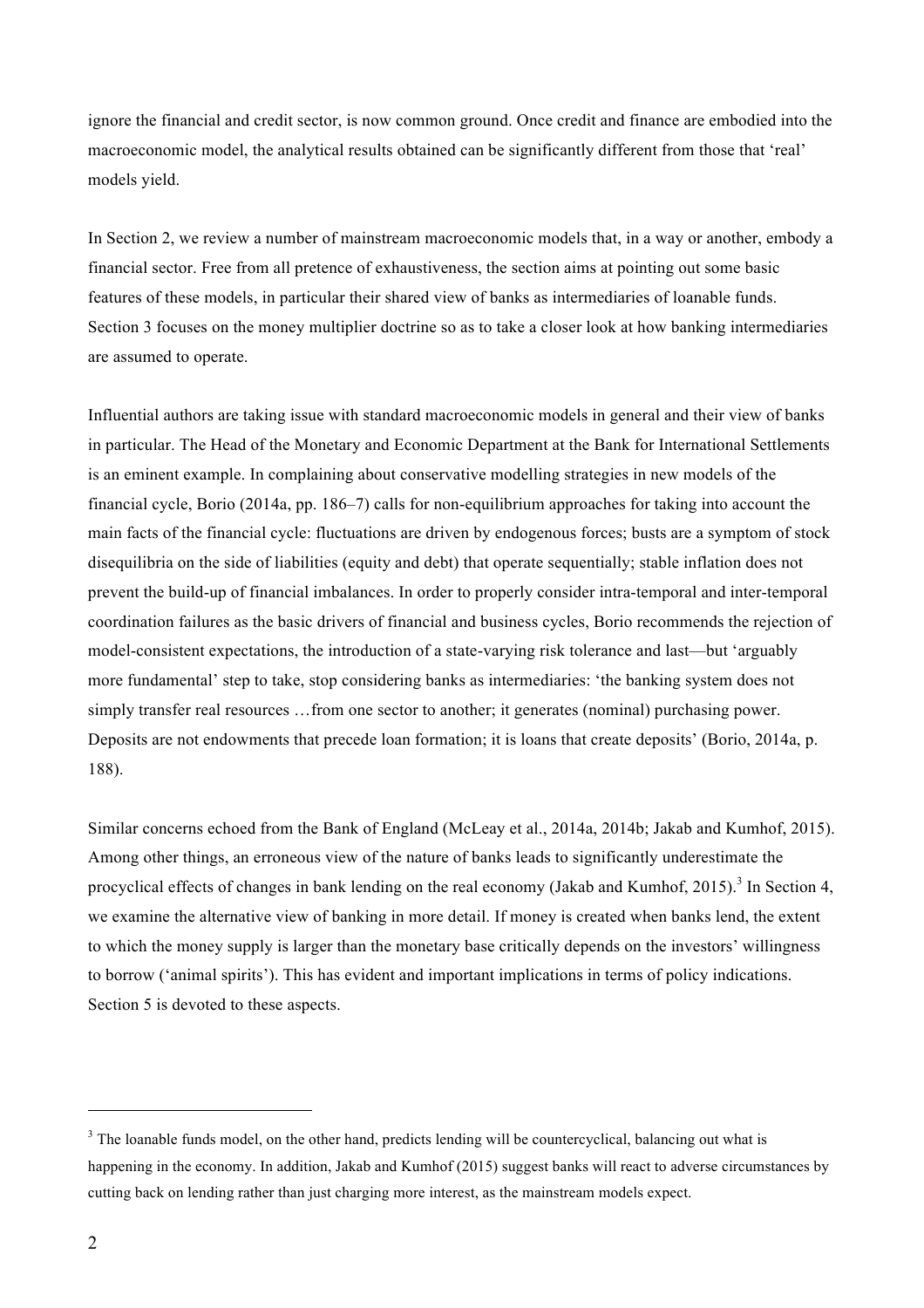#### **2. Credit, finance and banking in recent macroeconomics**

Mainstream economists are increasingly consciuous how ill-founded are their works that fail giving due attention to the interrelation between financial markets and institutions and the 'real' economy. Yet, it would be inaccurate to hold that, before the crisis, mainstream macroeconomics ignored the role of credit markets and their interactions with the real economy altogether. Two significant pre-crisis contributions were Kiyotaki and Moore (1997) and Bernanke et al. (1999) to name a few.

The financial accelerator of Bernanke et al (1999) is a New-Keynesian dynamic stochastic general equilibrium (DSGE) model. This approach is characterized by the role played by imperfections (frictions) in the real sector; Bernanke et al. put in place a role for imperfections in financial markets, too.<sup>4</sup> A central hypothesis is that both the amount and the cost (external finance premium) of borrowed funds depend on the dynamics of the entrepreneurs' net worth (Bernanke et al., 1999, pp. 1347-8). This is captured by assuming that the external finance premium is a *key* driver of fluctuations in financial and real activities (credit, investment, production, etcetera) and changes in the external finance premium are inversely related to changes in borrowers' net worth (profits and asset prices). Given this setting, financial intermediation does accelerate the business cycle.

Like Bernanke et al. (1999), Eggertsson and Krugman (2012) focus on borrowers' (firm-level) frictions<sup>5</sup>. They consider two different kinds of agents heterogenous in time preferences: a patient agent (lender) and an impatient agent (borrower). The amount of funds available to borrowing is limited. The model analyzes the effects produced by a change, in particular a decrease, of that limit, in consequence of which borrowers are forced to deleverage. The deleveraging brings about a fall in the interest rate. A 'liquidity trap' can arise if the decrease of the debt limit is large enough so as to make the interest rate negative.

Woodford (2010) focuses on the role of financial frictions in determining an inefficient supply of credit. In a world without financial frictions, savers lend to intermediaries at the same interest rate that intermediaries apply to final borrowers. In the real world, however, the external finance premium is positive and fluctuating. This is mainly due to intermediaries' limited ability to leverage their positions: intermediaries react to positive (negative) changes in net worth—and thereby equity, by intensifying (lessening) their

<sup>4</sup> For a survey of the literature on financial frictions, see also Brunnermeier and Eisenbach (2012).

 $<sup>5</sup>$  In their analysis, Bernanke et al. do not address the problem of the role of bank-level frictions even though, when</sup> outlining possible developments and extensions of their work, they mention the possibility of letting also the net worth of the banking sector play a relevant role. In this case, an intermediaries' borrowing constraint would be added to the final debtors' borrowing constraint.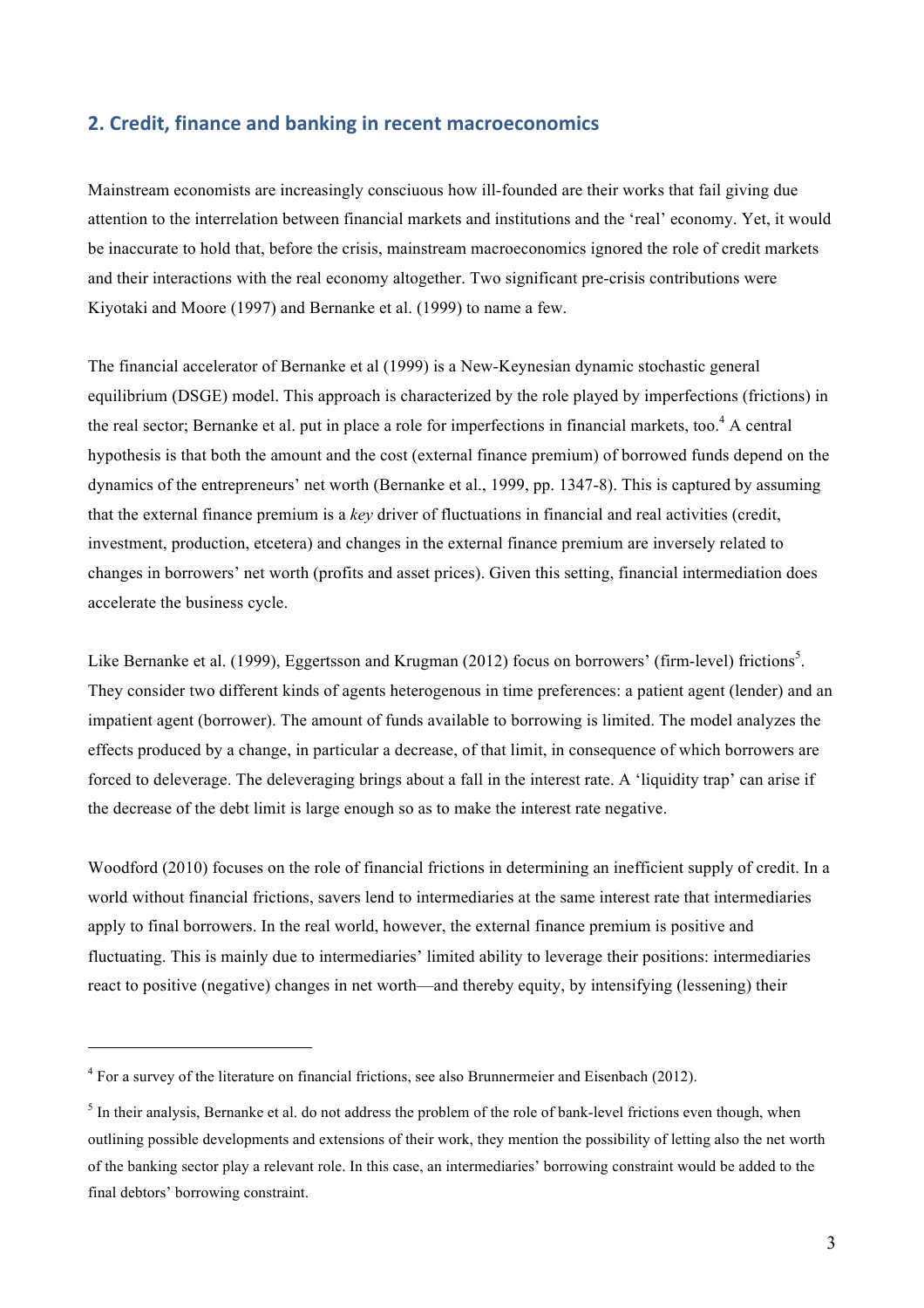'supply of intermediation' (Woodford, 2010, p. 32). In a nutshell, Woodford proposes a financial accelerator due to bank-level frictions based on intermediaries' equity.

In the three models considered above, financial markets are characterized by the existence of frictions and imperfections. Bernanke et al. (1999) and Eggertsson and Krugman (2012) concentrate on the analysis of the effects of changes in the borrowers' net worth (firm-level frictions); Woodford looks at the fluctuations of the lenders' net worth (bank-level frictions). In all cases, however, financial intermediation is considered in very general terms, without providing any distinction between different intermediaries and, in particular, without paying much attention to commercial banks.

Boissay et al. (2016) take a closer look at the financial sector. They consider banks that are heterogeneous in efficiency (costs of intermediation) and are subject to moral hazard and asymmetric information. Less efficient banks lend to the most efficient ones; in turn, efficient banks lend to firms. In a frictionless world, all inefficient banks would lend to the efficient ones: lending to firms would be maximum and the economy would reach a first best in asset allocation. Frictions hamper the attainment of the optimum by making banks adopt a 'storage technology'<sup>6</sup>: a portion of savings is not directed to firms and a crisis takes place.<sup>7</sup>

In the new edition of their macroeconomics textbook, Carlin and Soskice (2015, pp. 183-221) take into account the financial sector by considering two types of banking activities: *i)* commercial banking, based on the provision of core services; *ii)* investment banking, focusing on non-core financial services. The former that corresponds to the *banking book* of a universal bank, is associated with loan extension, fair value evaluation, and risk aversion; the latter—corresponding to the *trading book*, is connected with originationand-trading of debt securities and financial derivatives, mark-to-market evaluation, and risk neutrality.

Drawing on the work of Tobias Adrian and Hyun Song Shin (Adrian and Shin, 2009; Shin, 2010), Carlin and Soskice present a model of the financial cycle based on banks' risk-taking and trading book. The model captures the dramatic increase in banks' leverage during the 2000s, in particular for investment banks; the interaction between the financial accelerator and asset price bubbles; the rise of markets for asset-backed securities. The model focuses on two classes of agents: active and passive investors, say investment banks and pension funds, respectively. Both groups carry the burden of demand in the secondary market for MBS,

<sup>&</sup>lt;sup>6</sup> This technology is inefficient because its rate of return is lower than the rate borrowers would pay.

 $<sup>7</sup>$  Boissay et al. single out two possible triggers of crises. The first occurs when the economy is hit by a negative</sup> productivity shock, namely a decline in banks' capacity to raise savings. The second trigger is of endogenous character: high growth brings about an excess of household supply of savings over banks' absorption capacity, which in its turn activates the first kind of trigger (Boissay et al., 2016, p. 20).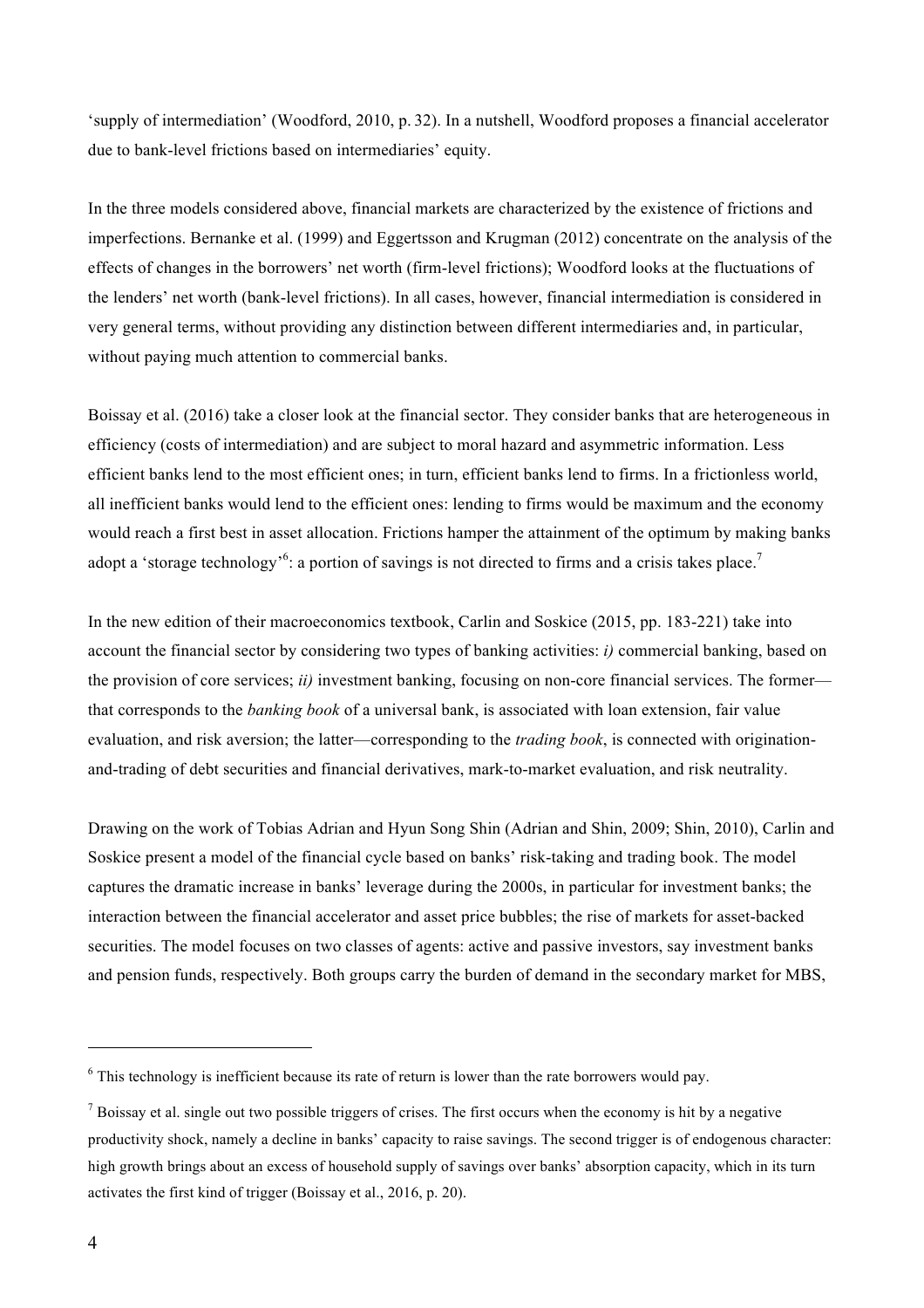the price of which is determined by demand and supply. Assume active investors adopt a leverage-targeting strategy and mark to market.

The key driver of the financial cycle is the perceived risk on MBS holdings. When agents are more optimistic about MBS risk, active investors try to buy MBS from passive investors. Actives' demand for MBS is only limited by their equity value and ability to borrow from passives what they need to stick to their targeted leverage. Typically, when MBS risk declines pension funds are more inclined to lend to investment banks, so that equity plays the role of the key constraint. In a nutshell, the idea is that actives borrow from passives in order to buy passives' holdings of MBS. This results in MBS price inflation (asset price bubble) which results in capital gains and thereby an increase in the value of actives' equity and hence a fall in actives' leverage constraint. The MBS price inflation (bubble) thus creates more demand for MBS (financial accelerator), which in its turn stimulates more MBS price inflation, and so on, in a bubble-accelerator circle. All this picture of course is reversed by an reversal of expectations about MBS riskiness.

This picture of the financial cycle quite well reflects other more complex and detailed contributions. Adrian and Shin (2011) show how the pervasiveness of leveraged intermediaries, which are different from ordinary banks and drive the financial cycle, calls for a different interpretation of the transmission process of monetary policy and, in particular, of the way how variations of the short-term rate affect the whole economy (risk-taking channel of monetary policy). Gertler et al (2016) argue that wholesale banking is at center-stage of financial crises, while retail banks remain substantially stable.

All these models, just like many others not considered here, have an important feature in common: all banks, either commercial or investment banks, are regarded as intermediaries. All financial intermediaries have to borrow from somebody in order to lend. Retail banks borrow from households; investment banks mainly borrow from other financial institutions. This view of the nature of banks is the mainstream since the work of Tobin (1963), in its turn largely inspired by Gurley and Shaw (1960).

Tobin's main objective was to criticize and reject the idea that banks are able to create money out of 'thin air'. His position was based on the downplaying of the distinction between money and other financial assets and, consequently, the distinction between banks and other financial intermediaries. In Tobin's view, all kinds of intermediaries simultaneously satisfy the portfolio preferences of two classes of agents, patient and impatient. The only relevant difference between banks and other intermediaries would be that the former take more liquid liabilities (demand deposits) that, from a money demand perspective, are perfect substitute of currency. For Tobin, savings allocation depends on the relative yields of deposits and alternative assets. When the yield of non-deposit securities is low, banks have scarce profitable lending and investment opportunities available. This view is consistent with the view of banks as intermediaries. Banks can lend to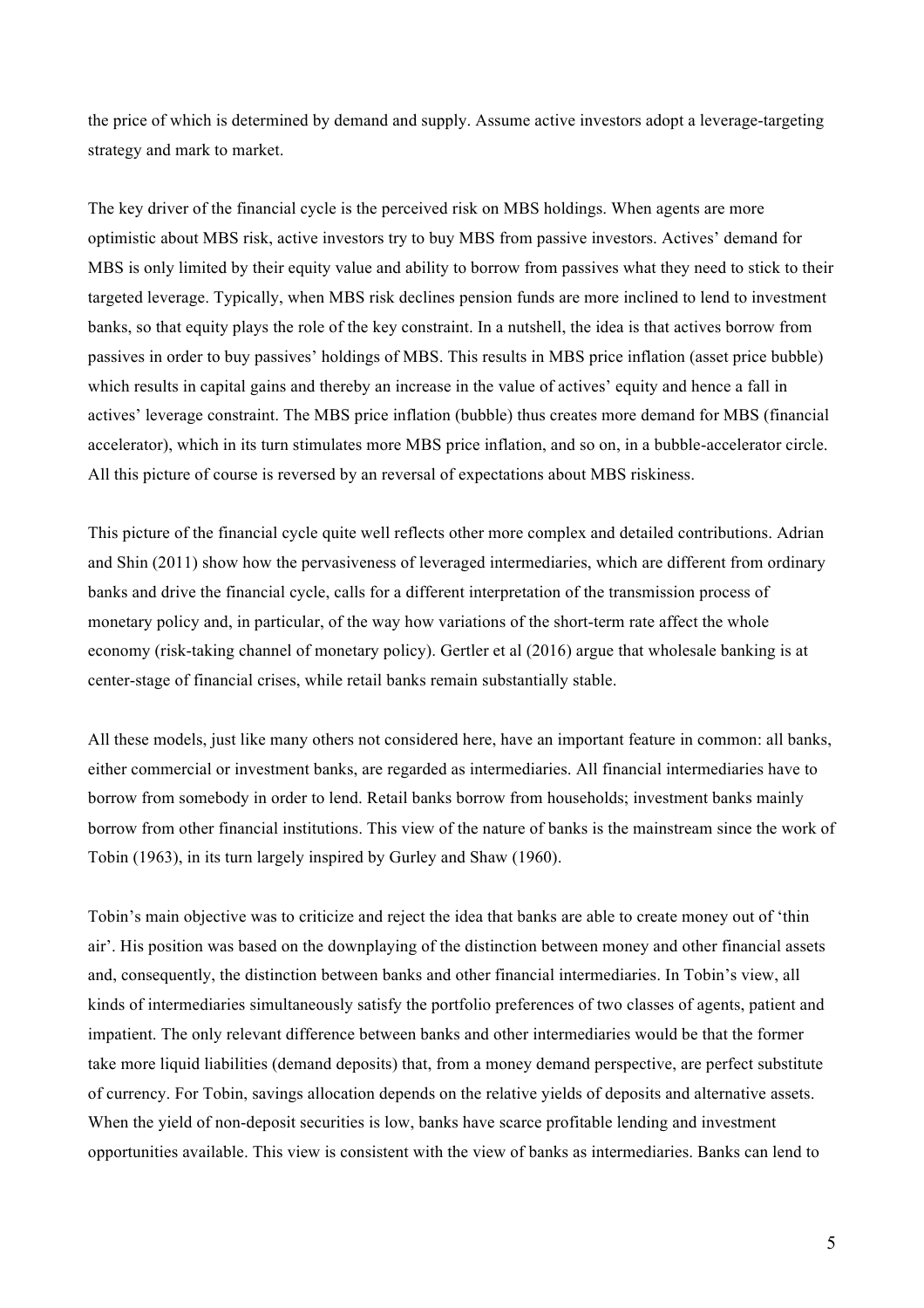the extent they can borrow from depositors. At the margin, the cost of borrowing equates the return on lending. In this respect, there is no difference between banks and other intermediaries.

Considering all banks as mere intermediaries has important theoretical implications. The theory underlying such a view of banks necessarily is that of the loanable funds (see, e.g. Robertson, 1934 and, in critical terms, Keynes, 1937). <sup>8</sup> If imperfections and frictions were assumed away, considering or not financial intermediaries would be of no theoretical and analytical relevance: intermediation is an unnecessary complication.<sup>9</sup> Frictions and imperfections prevent ultimate savers from directly lending to ultimate borrowers, and financial intermediation plays a non-trivial role because external finance is more expensive than internal finance. This is due to a costly state of verification: lenders pay an auditing cost to observe borrowers' realized returns (Townsend, 1979).

## **3. The money multiplier and the IOM banking theory.**

What is the relation, if any, between a volume of monetary base—currency and central bank *reserves*, and a (normally much) broader amount of money supply—currency and bank *deposits*? This question is key to all possible understanding of the monetary dimension of our economic systems. The theory of the deposit multiplier—or money multiplier (MM hereafter) provides a widely accepted answer: base money carries the weight of the money supply.

The MM doctrine is based on the view of banks as intermediaries of loanable funds in a 'fractional reserve' environment:

- i. 'Loanable funds' typically consist of means of payment one cannot refuse to accept in either noninterbank or interbank transactions, that is currency and central bank reserves, respectively. As legal tender, base money is a liability of the public sector. Being originated 'outside' the private banking sector, base money is also called *outside money*;
- ii. Banks are seen as *deposit-taking* financial corporations: entities that 'have financial intermediation as their principal activity. To this end, they have liabilities in the form of deposits or financial instruments (such as short-term certificates of deposit) that are close substitutes for deposits' (SNA2008, §4.105);

<sup>&</sup>lt;sup>8</sup> However, as pointed out by Lindner (2015), it is not easy to find recent works in which the acceptance of the theory of loanable funds is explicitly stated.

<sup>&</sup>lt;sup>9</sup> Reliance on the loanable fund theory is obvious in models with no intermediation like Eggertsson and Krugman (2012) and Eggertsson and Mehrotra (2014).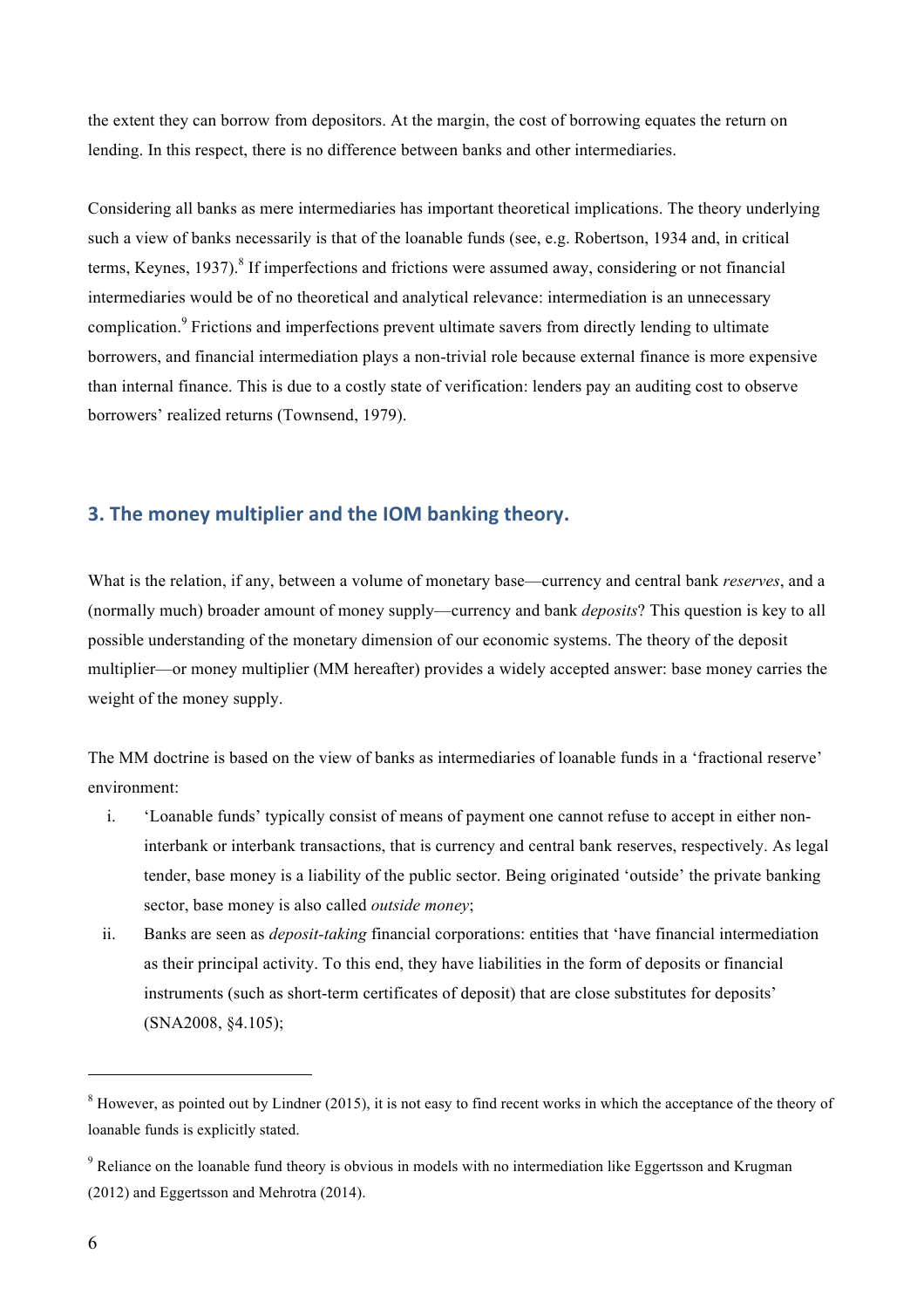iii. Bank deposits are typically *reservable* in that depository institutions are obligated to maintain reserves against them in the form of deposits at the central bank.

Following an established pedagogic tradition (e.g., Samuelson and Nordhaus, 1995; Blanchard and Johnson, 2013; Cecchetti and Schoenholtz, 2015), let us briefly expose in accounting terms the MM doctrine by assuming that banks neither pay nor charge any interest to counterparties. The MM story starts with a bank borrowing an amount S of outside money.<sup>10</sup> We gain in simplicity of intuition without losing in generality of argument if we assume that the bank is borrowing currency (CUR). The bank is compelled to hold a fraction  $(0 < \varphi < 1)$  of its borrowings in central bank reserves (CBR). After that, bank lend out 'excess'  $(1 - \varphi)$ reserves and take possession of a final borrower's promise to pay called 'loan' (LOA). The final borrower borrows in order to spend, so borrowed funds eventually are re-borrowed by a bank and a subsequent intermediation cycle can start. Table 1 captures the accounts relative to a  $i<sup>th</sup>$  intermediation cycle and, more in general, the view of bank lending as intermediation of loanable funds subject to a fractional reserve rule. As the circulation of loanable funds can take many forms, let us consider a simple direct transfer of loanable funds from final borrowers to new depositors, and neglect the parallel transfer of the assets the final borrower has purchased by the new depositor. In this last passage we deflect from the quadruple entry principle, but this shortcut is irrelevant to the coherence of the money multiplier doctrine.

 $10$  Providers of loanable funds match that outflow with a claim on the deposit-taking corporation called deposit. Differently from standard debt securities, bank deposits are generally accepted means of payment. That is why agents typically hold deposits as either transaction requirement or reserve assets, and hold other debt securities as investment assets.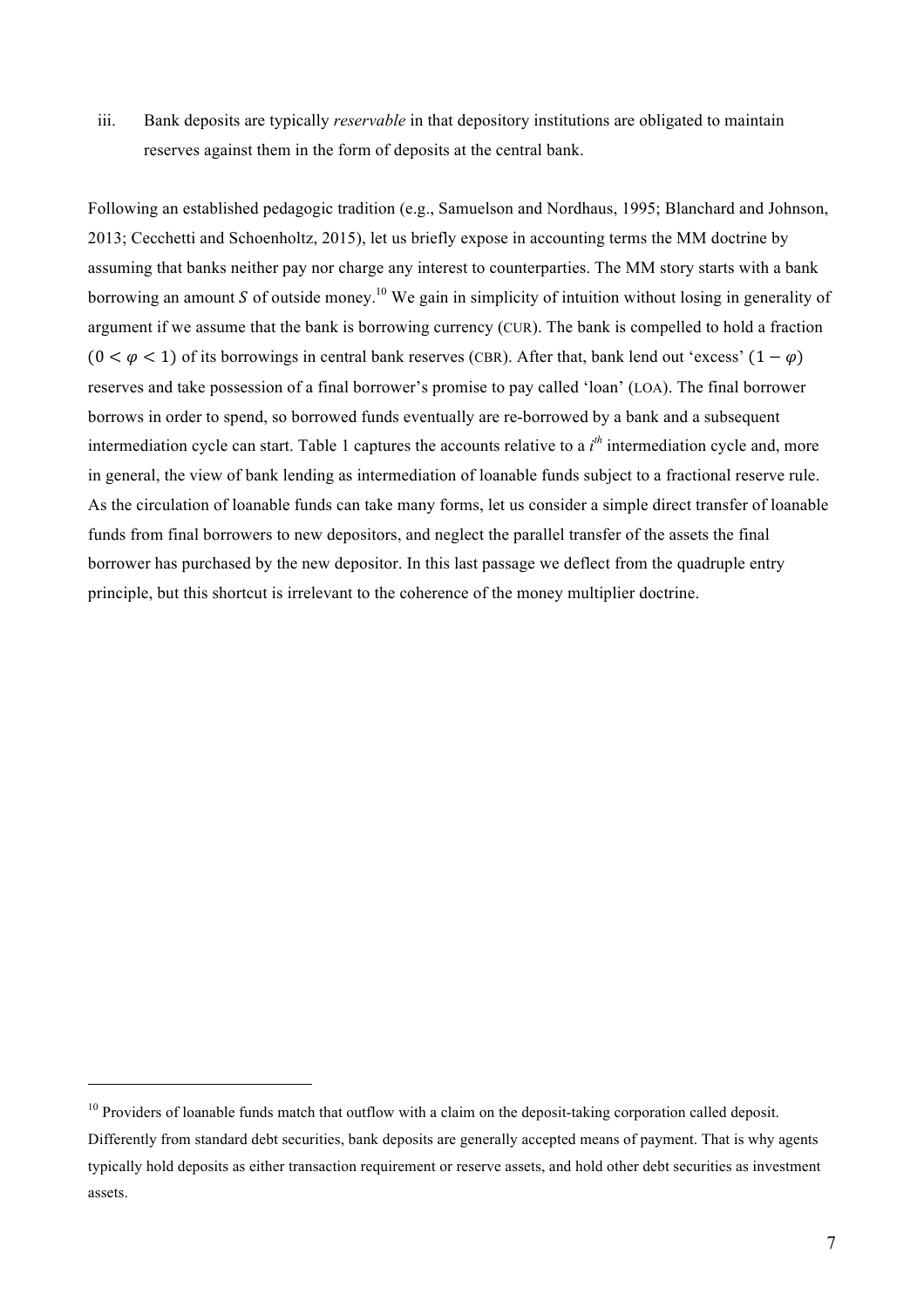|  | йΙ | וח<br>٦. |  |
|--|----|----------|--|
|--|----|----------|--|

|     | Depositors              |                    | <b>Banks</b>           |                    | Borrowers      |                    | Central Bank                                |                    |  |
|-----|-------------------------|--------------------|------------------------|--------------------|----------------|--------------------|---------------------------------------------|--------------------|--|
|     | $\Delta$ ass            | $\Delta$ liab/n.w. | $\Delta$ ass           | $\Delta$ liab/n.w. | $\Delta$ ass   | $\Delta$ liab/n.w. | $\Delta \mathsf{ass}$                       | $\Delta$ liab/n.w. |  |
|     | $deposit$ -taking       |                    |                        |                    |                |                    |                                             |                    |  |
|     |                         |                    |                        |                    |                |                    |                                             |                    |  |
| cbr |                         |                    |                        |                    |                |                    |                                             |                    |  |
| cur | $-(1 - \phi)^{i-1}S$    |                    | $(1 - \phi)^{i-1}S$    |                    |                |                    |                                             |                    |  |
| dep | $(1 - \phi)^{i-1}S$     |                    |                        | $(1-\phi)^{i-1}S$  |                |                    |                                             |                    |  |
| loa |                         |                    |                        |                    |                |                    |                                             |                    |  |
| cnw |                         | Ø                  |                        | Ø                  |                |                    |                                             |                    |  |
|     | $reserve-fractionating$ |                    |                        |                    |                |                    |                                             |                    |  |
| cbr |                         |                    | $\phi(1-\phi)^{i-1}S$  |                    |                |                    | $\phi(1-\phi)^{i-1}S$ $\phi(1-\phi)^{i-1}S$ |                    |  |
| cur |                         |                    | $-\phi(1-\phi)^{i-1}S$ |                    |                |                    |                                             |                    |  |
| dep |                         |                    |                        |                    |                |                    |                                             |                    |  |
| loa |                         |                    |                        |                    |                |                    |                                             |                    |  |
| cnw |                         |                    |                        | Ø                  |                |                    |                                             | Ø                  |  |
|     | bank lending            |                    |                        |                    |                |                    |                                             |                    |  |
| cbr |                         |                    |                        |                    |                |                    |                                             |                    |  |
| cur |                         |                    | $-(1-\phi)^iS$         |                    | $(1-\phi)^iS$  |                    |                                             |                    |  |
| dep |                         |                    |                        |                    |                |                    |                                             |                    |  |
| loa |                         |                    | $(1-\phi)^iS$          |                    |                | $(1-\phi)^iS$      |                                             |                    |  |
| cnw |                         |                    |                        | Ø                  |                | Ø                  |                                             |                    |  |
|     | borrowers' spending     |                    |                        |                    |                |                    |                                             |                    |  |
| cbr |                         |                    |                        |                    |                |                    |                                             |                    |  |
| cur | $(1-\phi)^iS$           |                    |                        |                    | $-(1-\phi)^iS$ |                    |                                             |                    |  |
| dep |                         |                    |                        |                    |                |                    |                                             |                    |  |
| loa |                         |                    |                        |                    |                |                    |                                             |                    |  |
| cnw |                         | $(1-\phi)^iS$      |                        |                    |                | $-(1-\phi)^iS$     |                                             |                    |  |

For sake of accounting simplicity, the MM doctrine is generally exposed with the assumption that intermediation cycles repeat indefinitely; Table 2 captures the accounts coming out of the sum of infinite subsequent intermediation cycles under the further simplifying assumptions that new depositors deposit the whole sum they receive from final borrowers and banks always lend to the maximum possible extent.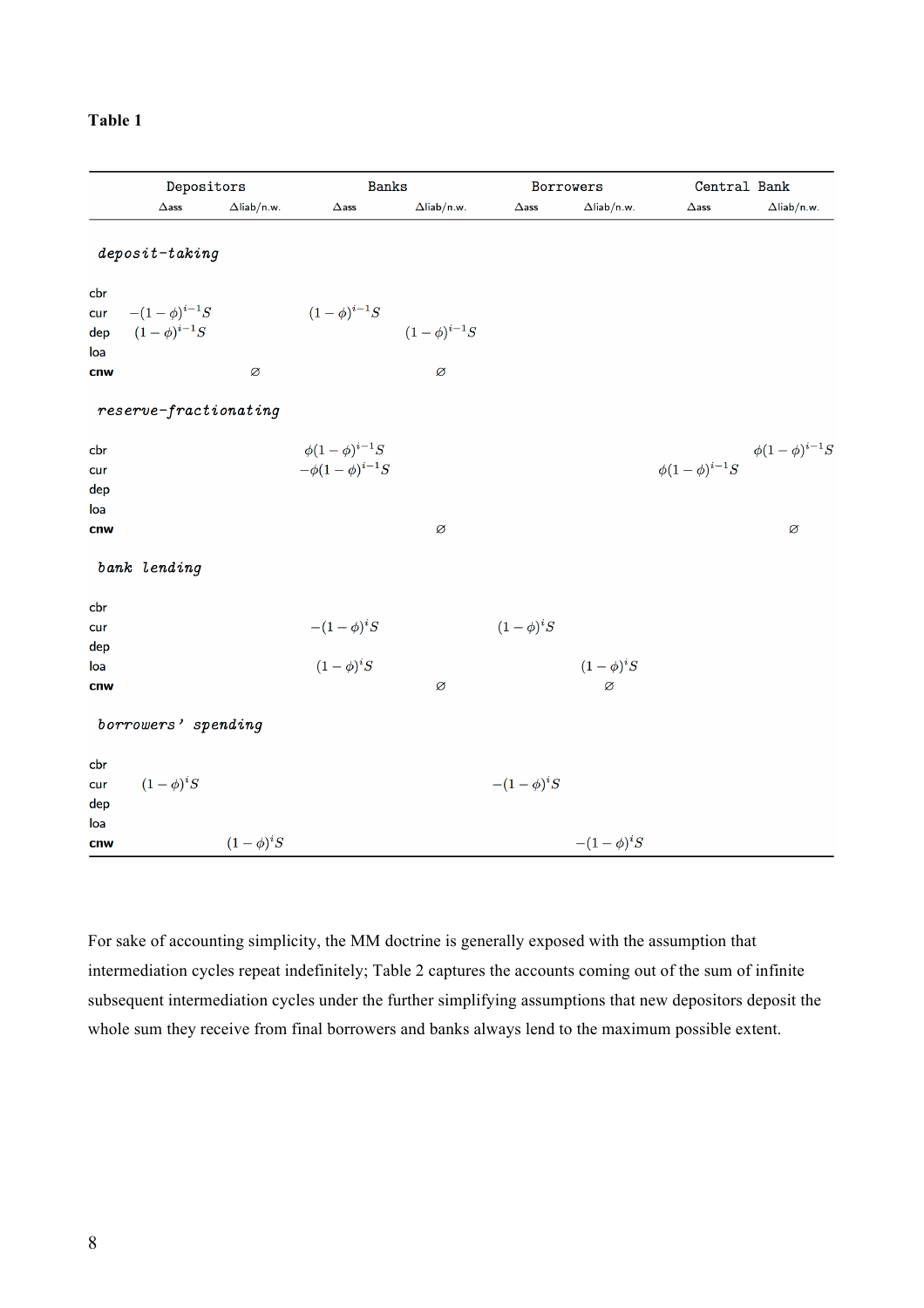#### **Table 2**

|        | Depositors    |                    | <b>Banks</b>     |                    | <b>Borrowers</b> |                     | Central Bank |                    |
|--------|---------------|--------------------|------------------|--------------------|------------------|---------------------|--------------|--------------------|
|        | $\Delta$ ass  | $\Delta$ liab/n.w. | $\Delta$ ass     | $\Delta$ liab/n.w. | $\Delta$ ass     | $\Delta$ liab/n.w.  | $\Delta$ ass | $\Delta$ liab/n.w. |
| cbr    |               |                    | S                |                    |                  |                     |              | S                  |
| cur    | $-\mathbf{S}$ |                    | Ø                |                    | Ø                |                     |              | $-S$               |
| dep    | $\phi^{-1}S$  |                    |                  | $\phi^{-1}S$       |                  |                     |              |                    |
| loa    |               |                    | $\phi$<br>$\phi$ |                    |                  | $\boldsymbol{\phi}$ |              |                    |
| c.n.w. |               | $\phi$             |                  | Ø                  |                  |                     |              | Ø                  |

Table 2 captures in accounting terms the main features of the MM doctrine:

- a) *The MM process leaves the volume of base money* (CUR+CBR) *unaltered:* by the end of the multiplication process, the central bank has retired an amount of currency equivalent to the sum deposited at the beginning of the first intermediation cycle  $(S)$ ; the monetary base is unaffected as the central bank issues an equivalent amount of bank reserves, too. On these grounds, the MM doctrine regards the volume of base money as an independent (exogenous) variable of the volume of money supply;
- b) The (indefinite) reiteration of intermediation cycles results in a  $\varphi^{-1}$ -fold multiplication of savings (base money) into deposits (money supply) that takes place when banks *borrow*;
- c) This deposit multiplier process relies on depositors' willingness to hold bank money, rather than outside money, in reserve—that is on depositors' confidence in the *solvency* of banks, not on the *liquidity* of bank money per se (which is ideally never in question).

Textbooks are used to tell the same MM story in a monetary policy perspective: central banks issue new bank reserves when purchasing debt securities from counterparty banks on the secondary market. After that, central counterparties find themselves with an extra amount of 'excess' reserves available to finance new lending operations, and a process of money multiplication can thereby follow. In this case, the MM process is based on outside money as central bank reserves rather than currency (as ours). Either way, a definite assumption is fundamental to the MM doctrine—'Individual banks can't make loans that exceed their excess reserves' (Cecchetti and Schoenholtz, 2015, p. 465). Excess reserves consisting in outside money that the banks have mostly *borrowed*, the MM story is based on the view of banks as *intermediaries* of outside money (IOM).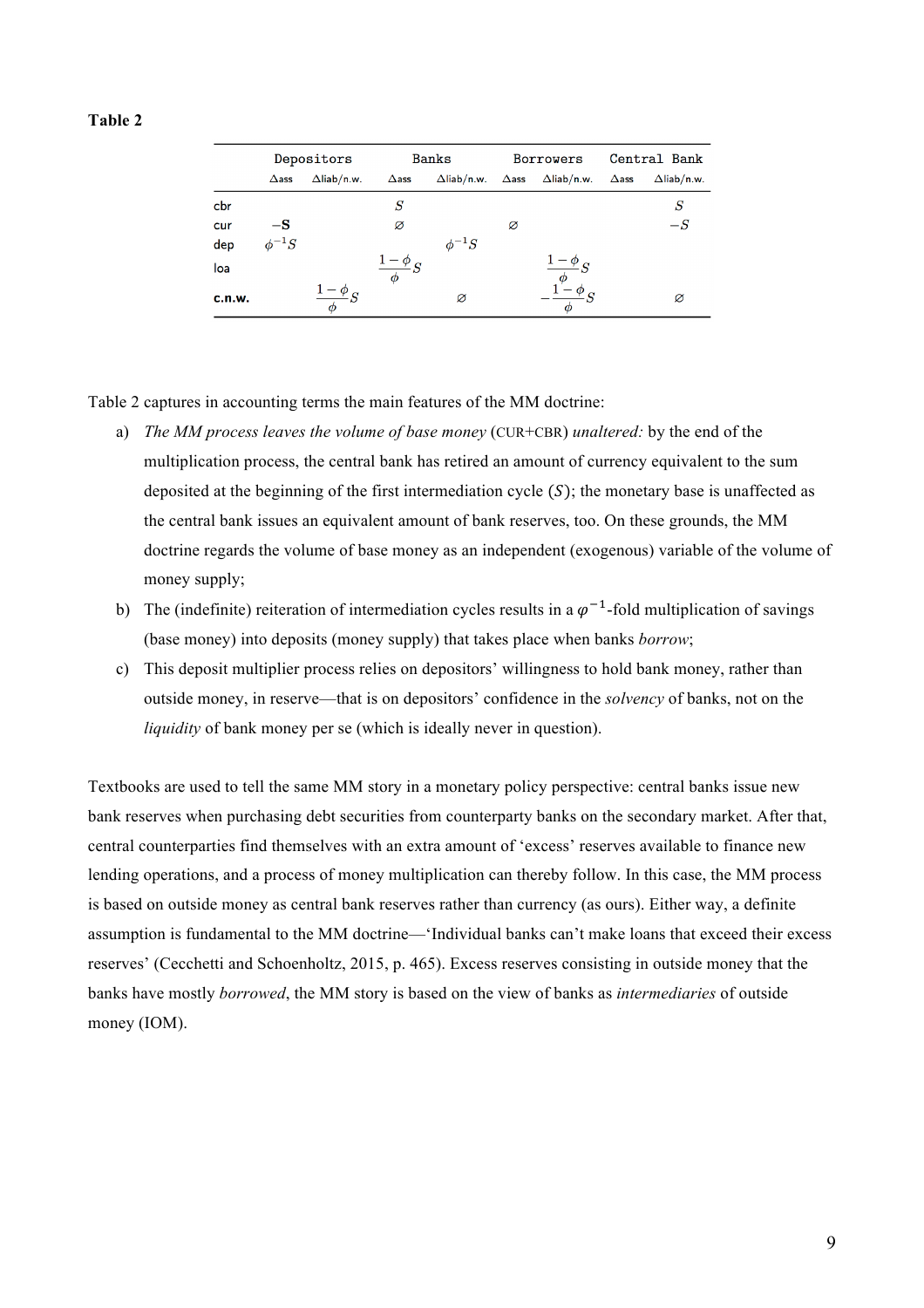# **4. The OIM view of banks.**

When he claims that 'Deposits are not endowments that precede loan formation; it is loans that create deposits', Borio is referring to a long-established approach to the theory of banking antithetical to the IOM theory and characteristic of Post-Keynesian economics. Its origins trace back to by Henry Dunning Macleod's intellectual reaction, in mid-19<sup>th</sup> century, to the banking doctrines of Sir Robert Peel. Since then, the consensus around the approach à la Macleod has been stronger among practitioners and central bankers than academic economists. As it happens, the first New-Keynesian DSGE model to embody this alternative approach has been devised in joint work by an economist at the International Monetary Fund and another at the Bank of England:

In the real world, the key function of banks is the provision of financing, or the creation of new monetary purchasing power through loans, for a single agent that is both borrower and depositor. Specifically, whenever a bank makes a new loan to a non-bank customer X, it creates a new loan entry in the name of customer X on the asset side of its balance sheet, and it simultaneously creates a new and equal-sized deposit entry, also in the name of customer X, on the liability side of its balance sheet. The bank therefore creates its own funding, deposits, in the act of lending. And because both entries are in the name of customer X, there is no intermediation whatsoever at the moment when a new loan is made. No real resources need to be diverted from other uses, by other agents, in order to be able to lend to customer X. What is needed from third parties is only the acceptance of the newly created purchasing power in payment for goods and services. This is never in question, because bank demand deposits are any modern economy's dominant medium of exchange, in other words its money. (Jakab and Kumhof, 2015, p. 3)

The key tenet of this alternative theory of banking is that, in the act of lending, banks originate inside money (OIM hereafter). Inside money is purchasing power originated by private monetary institutions. Statistically speaking, it amounts to 97% of money supply (McLeay et al, 2014b, p. 15). The OIM process is the same as outside money: non-central banks fund their lending operations not with excess reserves, but by creating new purchasing power through origination of brand new deposits (inside money) that the public holds to be as good—in terms of market and funding liquidity, as central bank liabilities (outside money). Therefore, the single commercial bank extends a loan by simply crediting the borrower's deposit account of the principal value of the credit. In doing so, the single bank *i)* creates its own funding—'The business of Banking chiefly consists in buying debts by creating other debts' (Macleod, 1866, p. 46), and *ii)* has a direct impact on money supply.

A bank lending transaction consists in the swap of a bank's obligation to *immediately* pay  $(1 - \lambda)D$  in exchange for the borrower's obligation to repay *D at a future time*. Clearly,  $\lambda$  is a discount factor applied on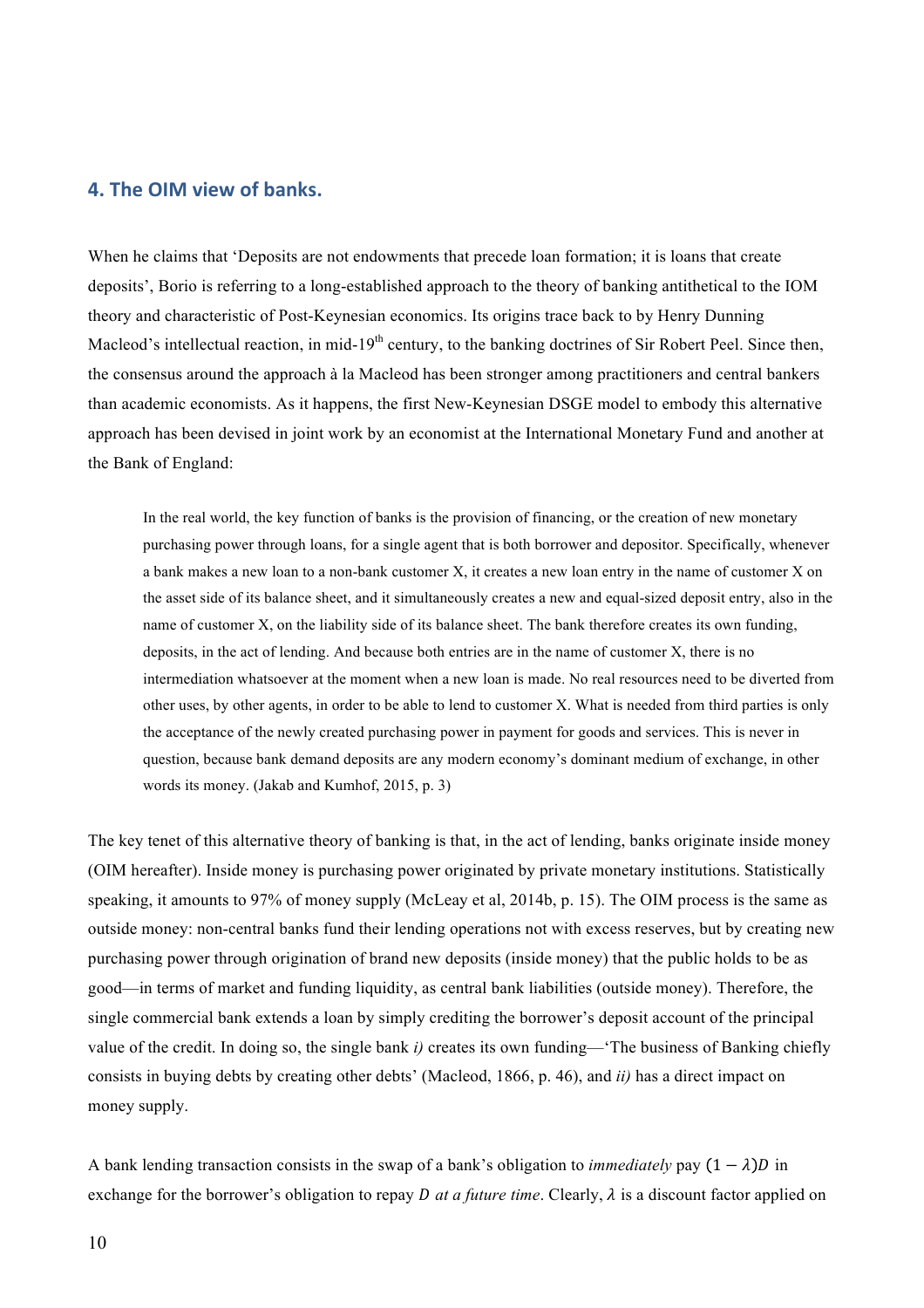the face value D of the borrower's obligation, so that  $(1 - \lambda)D$  is the debt principal and  $\lambda D$  is interest—with  $1 - \lambda = (1 + l)^{-1}$ , where *l* is the interest rate the borrower acknowledges to the bank.<sup>11</sup> That in banks' balance sheets the acquisition of new assets/loans is not matched by a withdrawal of excess assets/reserves but by the origination of new liabilities/deposits is precisely what is meant when saying 'Deposits are not endowments that precede loan formation; it is loans that create deposits'.

Under this approach, two categories of bank deposits should be distinguished: *i)* deposits backed by outside money, i.e., connected with a depositor/creditor's placements of funds; *ii*) deposits backed by loans<sup>12</sup>, i.e., originated by the bank in its lending transactions. Only the latter kind of deposits is what the term 'inside money' is what is referred to (McLeay et al, 2014a, p. 12). Having this in mind, let us stress that at the heart of this OIM interpretation of bank lending lies a *mutual indebtedness* (debtor-debtor) relation between 'lender' and 'borrower', not the standard creditor-debtor relation (Kim, 2011; Sgambati, 2016) as with deposits backed by outside money and the standard IOM view of bank lending. In this sense, Mehrling (2011, p. 72) argues that 'the essence of banking is a swap of IOUs'.

A second key aspect to take notice of in order to understand the role that monetary policy plays in the macroeconomy via a broad credit channel is that the cornerstone of analysis is no longer saving  $(S)$ , but debt  $(D)$ : it is not the depositor, but the bank itself to originate the deposits, and it is not the bank, but its customer to originate the loan. As a rule, *one can only originate her own liabilities*. This principle implies that the creation of inside money, which accounts for almost the whole of the excess of money supply over the monetary base, does essentially rely on bank customers' willingness to borrow, not on banks' willingness to lend. As a consequence, fractional reserve and depositors' confidence in the solvency of banks no longer hold the stage in explaining the essential dynamics of money supply. It is bank customers' soaring confidence in long-term prospects ('animal spirits') the necessary and sufficient condition for an expansion in (narrow) money supply as measured, e.g., by the MZM aggregate in UK, or the M1 aggregate in EU.

It could seem to be an astonishing consequence of the OIM theory that banks face no limit to the creation of inside money. Actually, that's not the case. The fact that creation of inside money is not constrained by existing loanable funds does not mean that banks are not constrained at all. To see this, let us assume that the bank extends a loan in favour of a customer who aims at buying an existent real asset—say a piece of real

 $11$  In national and business accounting, fair value conventions (SNA2008, 13.62; IFRS09) recommend to evaluate credits as the sum of principal outstanding and interest earned (though not paid). This means that the *initial recognition* of a bank lending transaction ends in a quadruple entry: the bank holds an extra amount  $(1 - \lambda)D$  of assets/credits and an equal-sized extra amount of liabilities/deposits; the borrower, vice versa, holds an extra amount  $(1 - \lambda)D$  in liquid assets/deposits and an equal-sized extra amount of liabilities/loans.

<sup>&</sup>lt;sup>12</sup> Or debt securities and all that is non-outside money.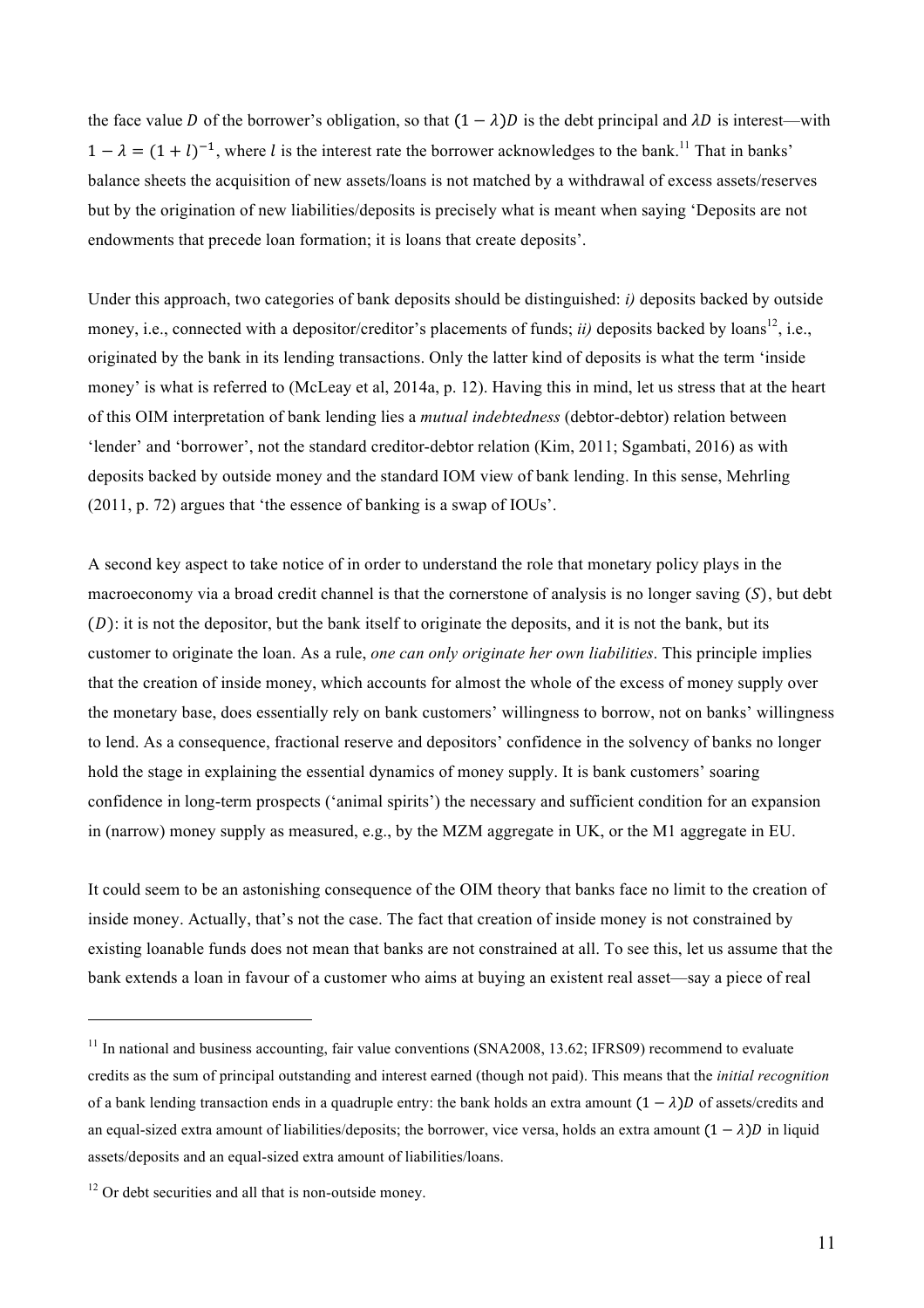estate (RE). By laying out the accounting structure of the impact of the customer's expenditure, Table 3 hints to the general rule that transfers of bank money (changes in banks' liabilities) are matched by changes in the bank's holdings of central bank reserves (changes in assets): soon after a bank creates inside money, it experiences an equivalent decline in its CBR holdings (outside money).

#### **Table 3**

|          |                 |   | RE seller seller's bank buyer's bank RE buyer |                                                                                                                             |      |      |      |  |
|----------|-----------------|---|-----------------------------------------------|-----------------------------------------------------------------------------------------------------------------------------|------|------|------|--|
|          | $\Delta$ assets |   |                                               | $\Delta$ liab/n.w. $\Delta$ assets $\Delta$ liab/n.w. $\Delta$ assets $\Delta$ liab/n.w. $\Delta$ assets $\Delta$ liab/n.w. |      |      |      |  |
| cbr      |                 |   |                                               |                                                                                                                             | $-I$ |      |      |  |
| deposits |                 |   |                                               |                                                                                                                             |      | $-I$ | $-I$ |  |
| RE.      | $-I$            |   |                                               |                                                                                                                             |      |      |      |  |
| c.n.w.   |                 | Ø |                                               | Ø                                                                                                                           |      | Ø    |      |  |

This means that, in crating inside money, the bank is likely to end improving its net worth; yet, before earning any interest, the bank worsens the liquidity of its position. If its lending behaviour is imprudent, the bank takes a chance to end with too little CBR holdings to settle interbank payments. The real cost that the bank bears to create liquidity is an increase in *liquidity risk*—the risk to be in short supply of reserves in case risks of unanticipated payments do materialize. A classic instance of liquidity risk is referred to depositors' *runs*, that is when banks can raise base money at a slower pace than clients demand to redeem deposits; another classic instance risk is when bank loans underperform, in which case liquidity risk is driven by credit risk. As it happens, at the heart of Minsky's financial instability theory lies the notion of credit risk as a special case of a broad-ranging liquidity risk—a risk of not being able to refinance position (Mehrling, 1999). 13

Liquidity risk is the fundamental endogenous constraint on inside money creation<sup>14</sup>. The need to manage liquidity risk associated to inside money creation provides banks with a robust incentive to raise and avoid leaks of outside money. Banks can manage the liquidity risk in several ways:

i. *Bank Mergers.* Table 3 suggests that when the bank of the buyer and the seller of the asset whose purchase is financed with borrowed funds is the same, that bank does not experience an outflow of

<sup>&</sup>lt;sup>13</sup> de Boyer des Roches (2013) reviews the wide range of analyses among classical economists regarding the bank liquidity risk.

<sup>&</sup>lt;sup>14</sup> This claim is in line with Fontana's suggestion for generalising Post-Keynesian (Horizontalist and Structuralist) analyses of endogenous money (Fontana, 2009) based on a 'continuation theory' approach à la Hicks (Fontana, 2004). Hicks's continuation theory consists in a sequential approach to economic dynamics based on transaction costs, liquidity constraints, and expectations formation (Bianco, 2016).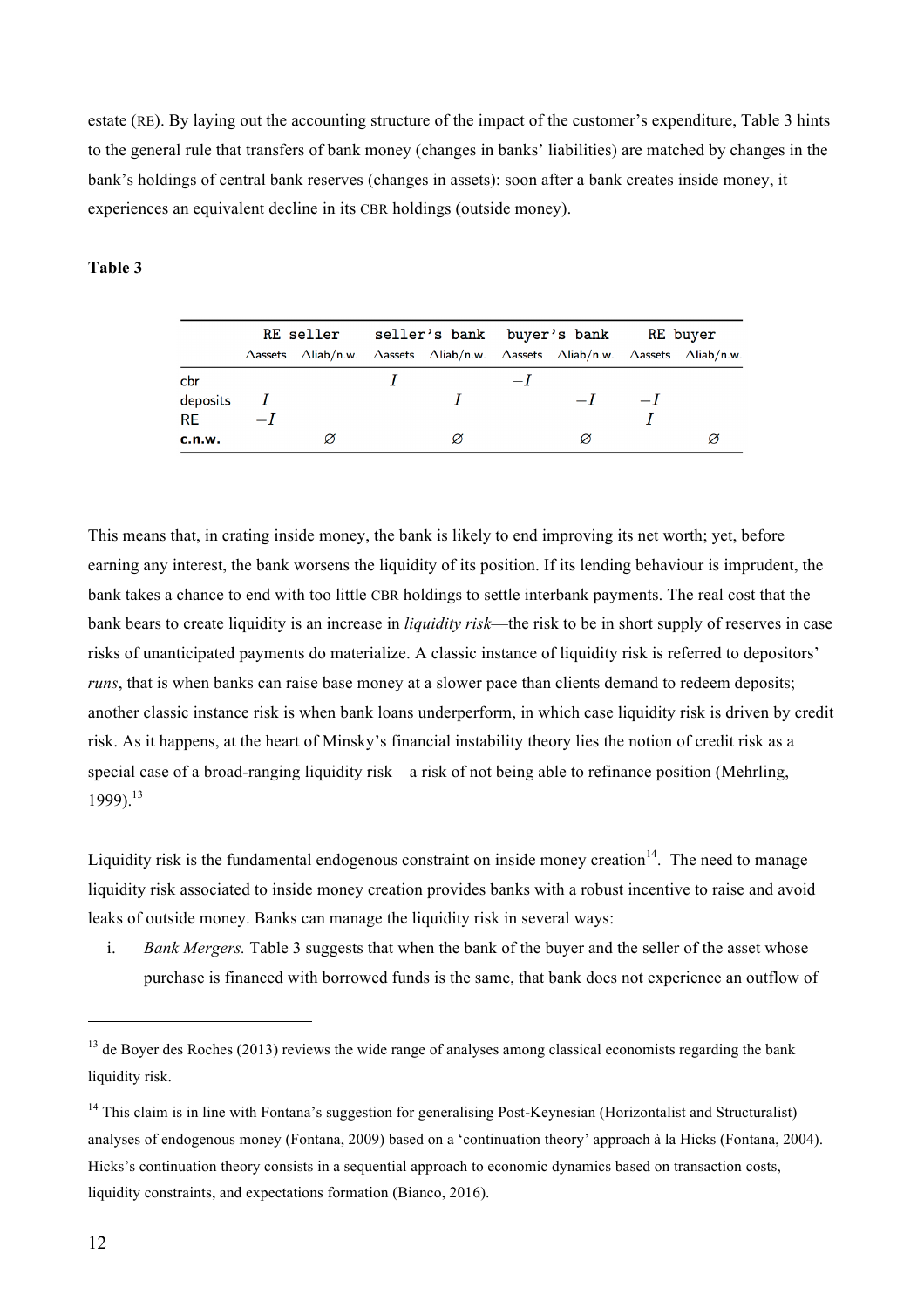reserves and hence an increase in liquidity risk. Merging banks reduce the probability that their inside money creation results in an outflow of central bank reserves;

- ii. *Interbank borrowing.* Banks can borrow reserves from other banks with 'excess' reserves (interbank market). Mutatis mutandis, the principles of interbank lending are essentially the same as those of ordinary refinancing operations, lending of last resort and repo financing. In all these cases, the issue arises as to whether the borrowing bank and national accountants would better classify the corresponding liability as deposits or loans (Sola, 2004);
- iii. *Originate-to-hold deposits.* Another strategy of liquidity risk management relates to the simple fact that banks borrow outside money, e.g. from households (deposit taking). Until banks *hold* the liabilities/deposits so originated (depositors do not withdraw deposits), banks hold the funds thereby gathered and hence keep themselves in a better position to manage liquidity risk;
- iv. *Originate-to-distribute debt securities*. Alternatively, banks can raise funds by originating liabilities/debt securities to distribute (sell) so as to acquire outside money directly from purchasers, or indirectly from their banks. A notorious instance of the OTD approach to liquidity risk management is the securitization of assets. In this case, banks pledge the value of their assets/loans (which, it is worth to remember, is typically expected to increase with interest maturation) as collateral of an asset-backed debt security (ABS) and raise liquid funds by distributing (selling) the ABS on the market. Since the discount factor the market applies does essentially rely on the perceived (market) liquidity of the ABS, such an operation takes place with the agency of a financial vehicle corporation so as to rule out the possibility (feared by ABS buyers) that the income from collateral is used to satisfy other creditors' claims.

As far as macro-modelling is concerned, it is interesting to notice that whereas the IOM interpretation of banking entails a horizontal integration of the financial system (all financial entity is an intermediary), the OIM interpretation favours a vertical integration: the financial system is interpreted as a great bank (S122) which incorporates such entities as money market mutual funds (S123) and 'other financial intermediaries' (S125). Interestingly, a recent *Global Financial Stability Report*, the IMF (2014) puts forward an 'activity' concept and measure of shadow banking based on the distinction between 'core' (deposits) and 'non-core' (debt securities and loans) liabilities (Shin and Shin, 2011; Harutyunyan et al, 2015), <sup>15</sup> with shadow banking being associated to the issuance of the latter.<sup>16</sup> Differently from other approaches to shadow banking based

<sup>&</sup>lt;sup>15</sup> Its proponents, however, adopt a IOM approach to banking.

<sup>&</sup>lt;sup>16</sup> Harutyunyan et al (2015) point out that the non-core liabilities measure can be constructed either gross or net of intrashadow banking system (SBS) balance sheet positions. In the former case, we have a broad measure of the SBS; in the latter, a narrow measure: these measures complement each other and can be interpreted as the upper and the lower bounds of the estimated size and interconnectedness of the SBS in a given country (or country grouping). The broad measure can be especially useful for financial stability assessment purposes.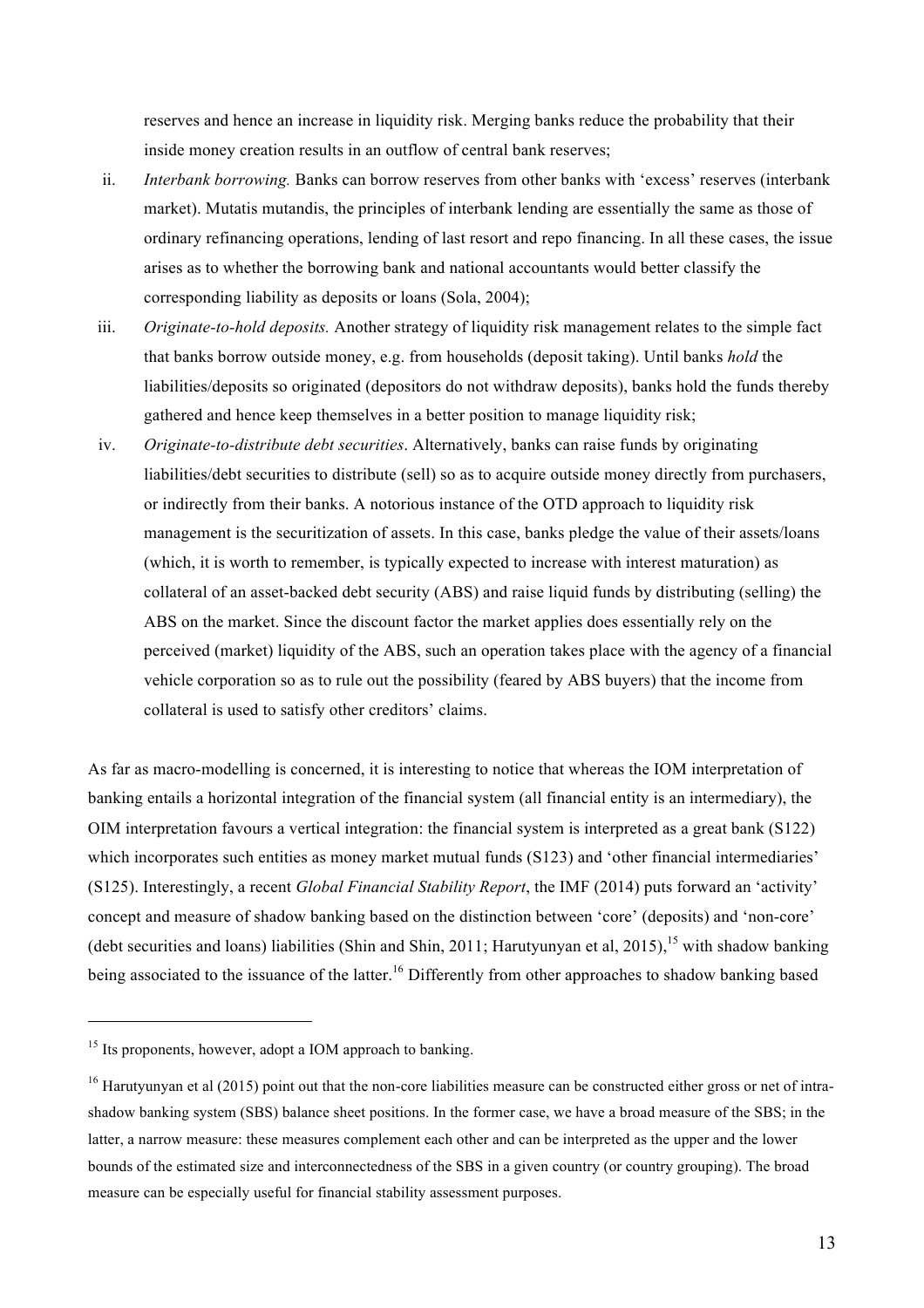on the characteristics of financial entities, and much the same as our suggested interpretation of the OTH/OTD duality, this activity-based concept seems to be especially suitable for devising parsimonious macroeconomic models.

### **5. Theoretical and policy implications.**

Recent experience has stimulated research on the financial factors at play in macroeconomic dynamics. Beside refinements and updates of firm-level and bank-level frictions in otherwise standard approaches to banking and macro-modelling, increasing attention is being directed to reconsidering fundamental issues as the very nature of bank lending, thereby laying the grounds for a revival of the OIM approach. Considered after the lending event, the IOM and OIM approaches to banking do not seem to differ much. If it is admitted that the borrower does unfalteringly spend her credit, whether the bank raises reserves before of after the fact may seem to be a mere matter of a different perspective over the very same thing.<sup>17</sup> Yet, with the IOM theory of banking we are left with a merely notional doctrine of money supply (Carpenter and Demiralp, 2012) and overlook that liquidity risk management is a basic concern for banks: the MM doctrine of money supply tacitly rules liquidity risk out by the IOM root-hypothesis that banks can only make loans out of *'excess'* reserves.

Monetary policy must accommodate counterparties' demand of reserves for disorderly liquidity risk is liable to disrupt the payment systems as in the US 1907 crisis. It was in consequence of that crisis that the Federal Reserve was instituted in 1913. Since than, Bagehot's wisdom—the necessity of central banking and its lending of last resort function, reached the other side of the Atlantic. As the public confidence in the bankbased payment system is necessary, supply of *base* money needs be 'endogenous' (demand-led). By corollary, there is no link between levels of the policy rate and amounts of bank reserves. This 'decoupling principle<sup>'18</sup> does not alter the fact that all form of liquidity risk management is costly and, as such, affects bank profitability, so that banks may display a tendency to underestimate liquidity risk in very profitable conditions and, vice versa, overestimate it in slightly profitable ones.

A key corollary of the OIM approach to banking is that saving—a residual flow magnitude that sequentially adds to loanable funds, does not constitute an effective constraint on the macroeconomic performance. From a purely monetary perspective, that constraint is rather the state of entrepreneurs' long-term expectations: the cornerstone of macroeconomic analysis is debt (liability), not saving (asset). The financing constraint is other

 $17$  It is having this symmetry in mind that we propose here the terminology IOM/OIM.

 $18$  Borio and Zabai, 2016, p. 3.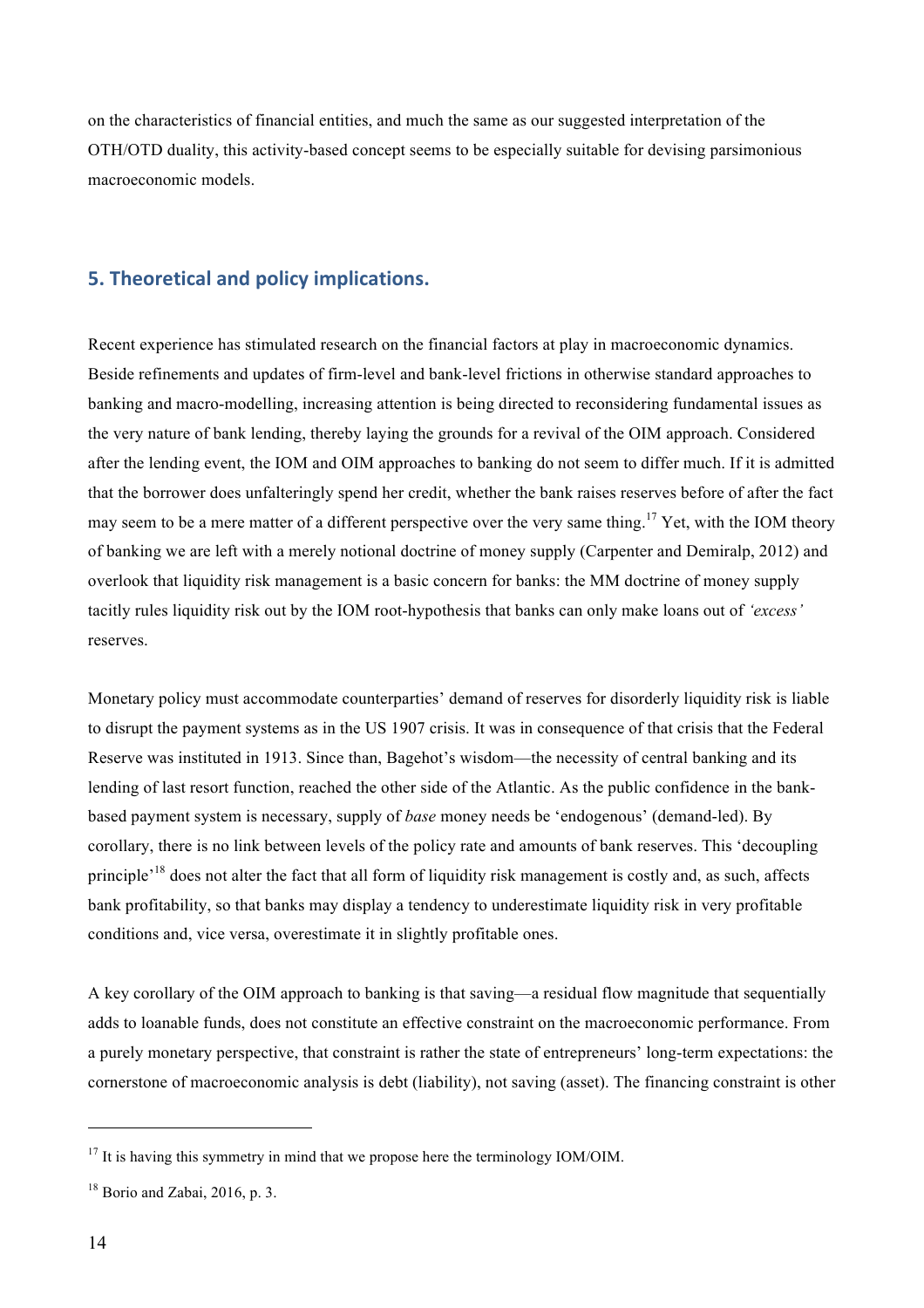than the resource constraint; in the IOM perspective the financing constraint is a resource constraint. Expanding on their actual difference, Lindner (2015) argues that changes in interest rates do not depend on excess saving and that the post-war version of the idea that saving does finance investment is likely to stem from the invalid application to a monetary economy of non-monetary neoclassical growth models (Ramsey 1928; Solow 1956; Diamond 1965). Building on the difference between saving and financing, Borio and Disyatat's (2015) challenge popular analytical frameworks in international finance based on current accounts and net capital flows (Feldstein and Horioka, 1980; Lucas, 1990).

In presenting the OIM approach, we point up the role of long-term expectations of entrepreneurs in feeding a monetary process subject to the endogenous entropy of liquidity risk. The financing constraint is other than the resource constraint and is endogenously determined—essentially depends on entrepreneurs' willingness to finance investment by originating final debt which, in its turn, depends on expectations about consumers' willingness to spend (effective demand). In a nutshell, within the OIM approach to banking and money supply the macro-monetary dynamics is dominated by final debtors' expectations about the sustainability of their debt. This point leads us straight to the head-on issues of the financial cycle raised by Borio (2014, p. 186-7) that the mainstream has failed to address and that we have recalled in the introduction: *a)* cycles are driven by endogenous forces; *b*) busts are the sequential result of coordination failures; *c*) sustainable output and non-inflationary output are separate concepts.

By definition, debt commitments apply to a plurality of periods. While attending to development goals, debt and investment plans originate sequences of information and transaction costs that increase the exposure of the system to the costs of managing negative unpredicted events: the boom sows the seeds of the subsequent bust. When entrepreneurs turn bearish, they are still coping with the costs directly or indirectly associated to bullish debt commitments. In the downturn of the cycle, banks attach greater weight to liquidity risk pending on their balance sheets: it is harder for entrepreneurs to have credit to refinance *extant* debt positions at the time it is most needed. More than this, however, the downturn in aggregate expenditure makes entrepreneurs' prospects about the sustainability of their *new* debts highly uncertain if not overtly pessimistic. The double coordination issues of entrepreneurs—with banks for extant debt, and consumers for new debt—culminates in a depressive vicious circle that can only be broken by 'exogenous' positive shocks in aggregate expenditure. In the given situation, such a shock can only come from fiscal policy.

One may be tempted to think of the given situation as one of a liquidity trap. Yet, the stimulus that central bankers policy alone can give to boost credit is at best indirect. Monetary policy implementation measures can be divided into 'conventional'—interest rate policies, and 'unconventional'—balance sheet policies (Borio and Zabai, 2016). In the former case, monetary policy can impact only on the cost to manage liquidity risk, not on entrepreneurs' debt sustainability expectations. More in general, interest rates play a marginal role in final debtors' expectations about the sustainability of their debt (Hicks 1989, ch. 13). The same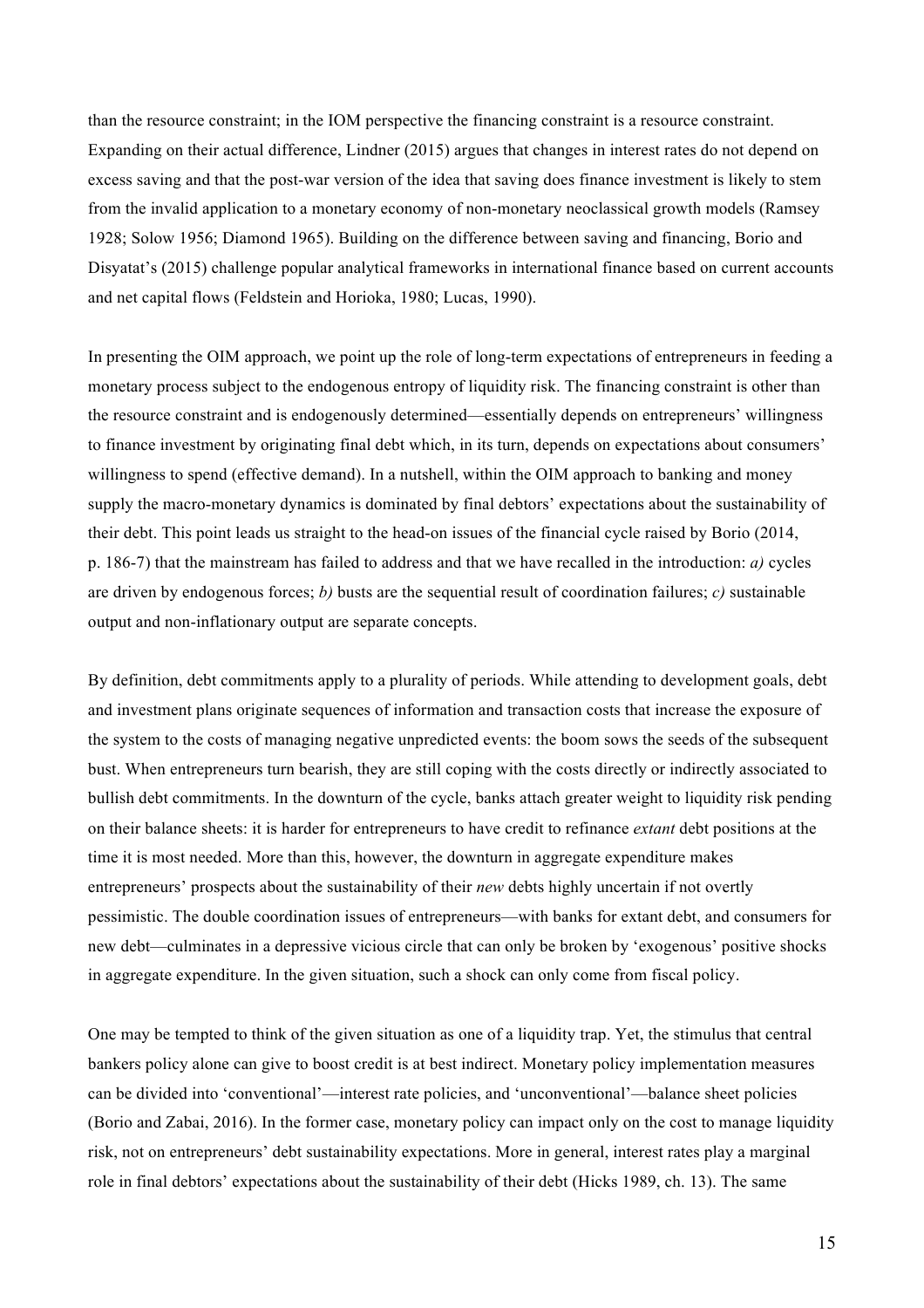applies to 'credit policy' (a kind of balance sheet policy), with which central banks ease the private sector financial conditions.19 When, for example, the central is accepting a wider gamut of eligible assets as collateral for refinancing operations, it is essentially acting as a market maker so to keep asset prices higher and banks more liquid than they would otherwise be.<sup>20</sup> An impact on entrepreneurs' debt sustainability expectations is unlikely.<sup>21</sup> Monetary policy alone can do nothing to stimulate aggregate expenditure.

Post-crisis balance sheet policies could and indeed did prevent collapses in the payment system induced by liquidity crises. Their actual impact on output and inflation appears to be third- if not fourth-rate. It couldn't be otherwise: the decoupling principle between base money and the policy rate points to, by corollary, a parallel decoupling between base money and (consumer) price inflation. In the last ten years, the stock of outstanding bank reserves ('deposit liabilities') issued the Eurosystem vis-à-vis euro area monetary and financial institutions (MFI) has increased by a factor of ten. In the period 1999−2007, the volume of outstanding reserves was stable at about 0,3T€. Following the first symptoms of disorder in US MBS markets,<sup>22</sup> reserves dramatically increased, peaking 3,31T $\epsilon$  in August 2012, than plummeting at 1,42T $\epsilon$  in July 2014 and the climbing up again at (partial datum)  $3.01T\epsilon$  in August 2016<sup>23</sup>. This four-year V-shaped figure of bank reserves is particularly instructive inasmuch as it is combined by a level of the  $HICP<sup>24</sup>$  stuck fast at 100: neither a 50% cut in reserves, nor a 100% increase, had any impact on inflation. These data confirm the theoretical notion, based on a OIM approach to banking, that base money is decoupled not only from the policy rate but also the price-level.

 $21$  By accepting public debt securities as collateral for loans, the central bank is easing the financial conditions in the direct favour not private but of public borrowers. In the case of ECB, the unofficial objective of credit policies is the reduction of national interest rate spreads. Saraceno and Tamborini (2015) argue that for the ECB balance sheet policies to help closing individual countries' output gaps, fiscal accommodation at the country level should also intervene.

<sup>22</sup> It may be worth to recall that the ECB reacted to such disorders *before* the Federal Reserve (in order to protect German banks' exposure on US markets).

 $19$  Central banks try to do so by modifying the discount window facility; lessening collateral, maturity and counterparty terms on central bank operations; acquiring private sector assets (commercial paper, ABSs, bonds, and even equities).

 $20$  In their investigation on the impact of ECB balance sheet policies on the financial systems of non-euro area EU countries, Ciarlone and Colabella (2016) point to the existence of portfolio rebalancing and a banking liquidity channel.

<sup>&</sup>lt;sup>23</sup> ECB data (Key euro area indicators), http://www.ecb.europa.eu/stats/keyind/html/index.en.html#real, Series Key: BSI.M.U2.N.C.L20.A.1.U2.1000.Z01.E . In August 2012

<sup>&</sup>lt;sup>24</sup> The Harmonised Index of Consumer Prices (HICP) covers monetary expenditure on final consumption by resident and non-resident households on the economic territory of the euro area; Series Key: ICP.M.U2.N.000000.4.INX; Unit:  $2015 = 100$ .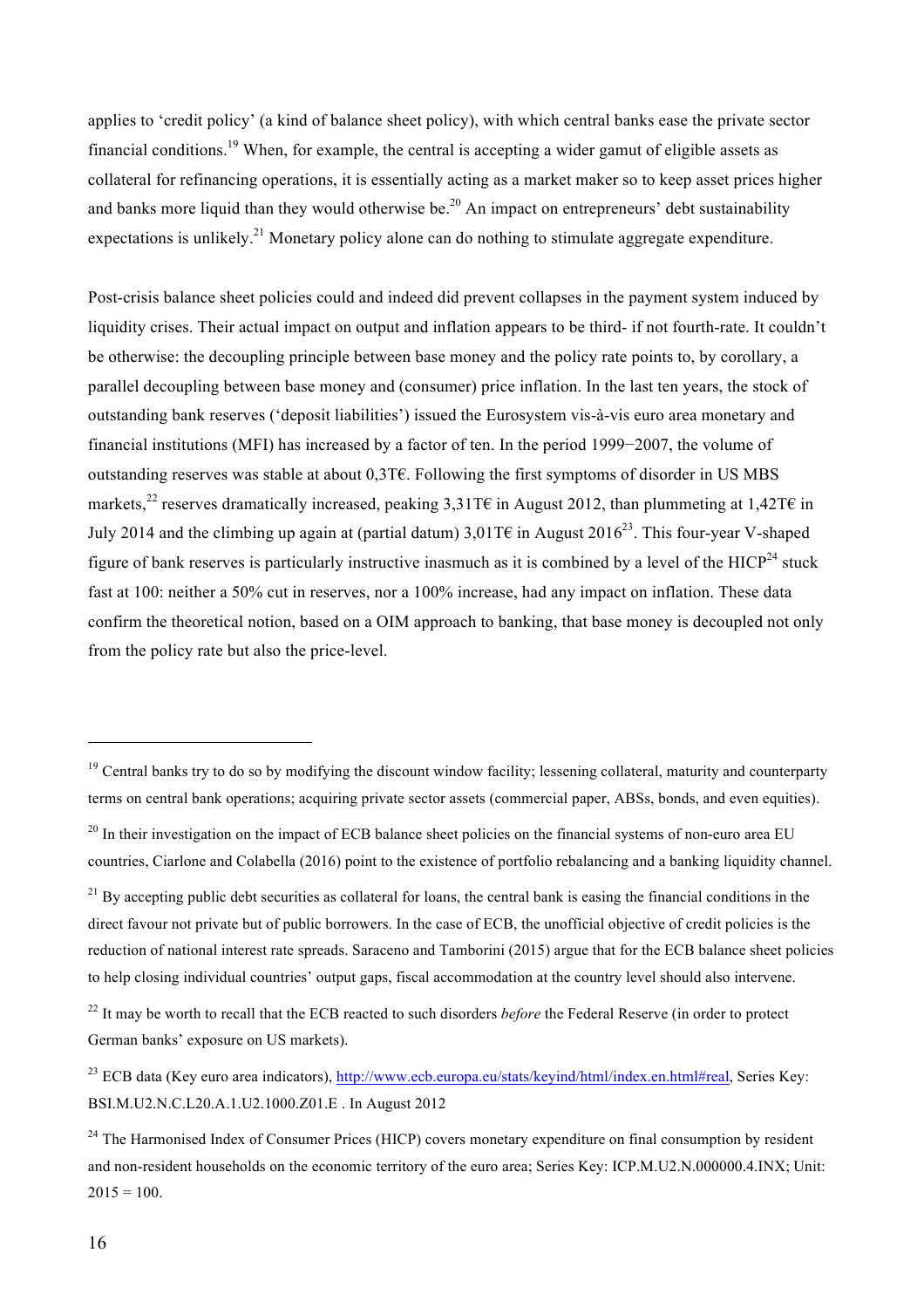Lastly, the main theoretical implications for the monetary dimension (the money supply) of the financial cycle can be sharply framed. Central to the financial cycle is the notion of self-reinforcing interactions between financing constraints and perceptions of value and risk. Under the IOM approach, it is saving (supply of loanable funds) plus all supplementary parameters of the money multiplier to determine the financing constraint. Savings amount to creditors' loanable funds, i.e., 'excess' reserves, upon which no substantial liquidity risk is attached. That is how, in the IOM perspective, perceptions of value are essentially perturbed by credit risk; that is why Basel I was mostly concerned with credit risk. Under the OIM approach, the financing constraint relies on entrepreneurs' expectations about the sustainability of their debt positions. Perceptions of (sustainable) value are markedly concerned with liquidity risk,  $^{25}$  as the new Liquidity Coverage Ratio in Basel III.<sup>26</sup>

#### **References**

 $\overline{a}$ 

Adrian, T., and Shin, H. S. "Money, liquidity, and monetary policy." *American Economic Review*, 2009, *99* (2), 600–605.

Adrian, T., and Shin, H. S. "Financial intermediaries and monetary economics." In B.M. Friedman and M. Woodford (eds.), *Handbook of Monetary Economics*, vol. 3A, pp. 601–650, North Holland, 2011.

Basel Committee on Banking Supervision. "Basel III: The Liquidity Coverage Ratio and liquidity risk monitoring tolls." Bank for International Settlements, January 2013.

Bernanke, B.S., Gertler, M., and Gilchrist, S. "The Financial Accelerator in a Quantitative Business Cycle Framework." In J.B. Taylor and M. Woodford (eds.), *Handbook of Macroeconomics*, vol. 1C, ch. 21, Amsterdam: Elsevier, 1999.

<sup>&</sup>lt;sup>25</sup> Interestingly, in the first DSGE model to adopt the OIM approach (Jakab and Kumhof, 2015) banks are mainly constrained by profitability and solvency considerations. Liquidity risk—which is liable to increase even when solvency risk is decreasing, is not considered.

<sup>&</sup>lt;sup>26</sup> 'The objective of the LCR [Liquidity Coverage Ratio] is to promote the short-term resilience of the liquidity risk profile of banks. It does this by ensuring that banks have an adequate stock of unencumbered high-quality liquid assets (HQLA) that can be converted easily and immediately in private markets into cash to meet their liquidity needs for a 30 calendar day liquidity stress scenario. The LCR will improve the banking sector's ability to absorb shocks arising from financial and economic stress, whatever the source, thus reducing the risk of spillover from the financial sector to the real economy.' (Basel Committee on Banking Supervision, 2013, p. 1).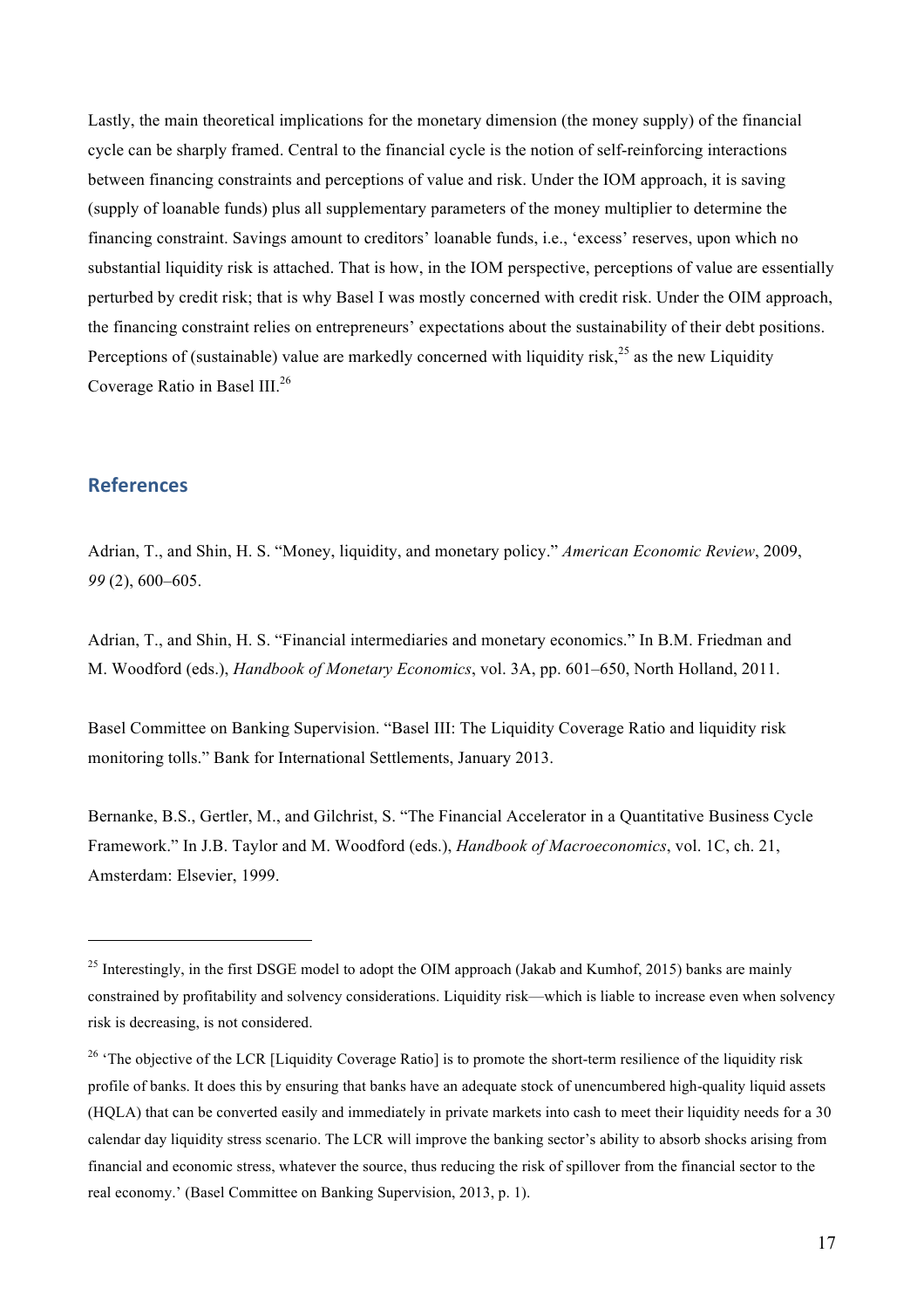Bianco, A. "Hicks's thread (out of the equilibrium labyrinth)." *Cambridge Journal of Economics*, 2016, 40, 1229–1245.

Blanchard, O., and Johnson, D.R. *Macroeconomics*, 6<sup>th</sup> ed., Boston: Pearson, 2013.

Boissay, F.; Collard, F.; and Smets, F. "Booms and banking crises." BIS Working Paper Series, 545, 2016.

Borio, C. "The financial cycle and macroeconomics: What have we learnt?" *Journal of Banking and Finance*, 2014a, *45*, 182−198.

Borio, C. "Macroprudential policy and the financial cycle: Some stylized facts and policy suggestions." In G. A. Akerlof, O. J. Blanchard, D. Romer and J. E. Stiglitz (eds.), *What Have we Learned? Macroeconomic Policy after the Crisis*, Cambridge (Mass.): MIT Press, chap. 6, pp. 71–85, 2014b.

Borio, C., and Disyatat, P. "Capital flows and the current account. Taking finance (more) seriously." BIS Working Papers No 525, 2015.

Borio, C., and Zabai, A. "Unconventional monetary policies: a re-appraisal." BIS Working Papers No 570, July 2016.

Brunnermeier, M.K., and Eisenbach, T.M. "Macroeconomics with Financial Frictions: A Survey." NBER Working Paper, 2012 (18102).

Carlin, W., and Soskice, D. *Macroeconomics. Institutions, Instability and the Financial System*, Oxford: Oxford University Press, 2015.

Carpenter, S., and Demiralp, S. "Money, reserves, and the transmission of monetary policy: Does the money multiplier exist?" *Journal of Macroeconomics*, 2012, *34*, 59–75.

Cecchetti, S.G., and Schoenholtz, K.L. *Money, Banking, and Financial Markets*, 4<sup>th</sup> ed., New York: McGraw-Hill, 2015.

Christiano, L.J.; Motto, R.; and Rostagno, M. "Risk Shocks." *American Economic Review*, 2014, *104* (1), 27-65.

Ciarlone, A., and Colabella, A. "Spillovers of the ECB's non-standard monetary policy into CESEE economies.", Banca d'Italia, *Questioni di Economia e Finanza*, no. 351, September 2016.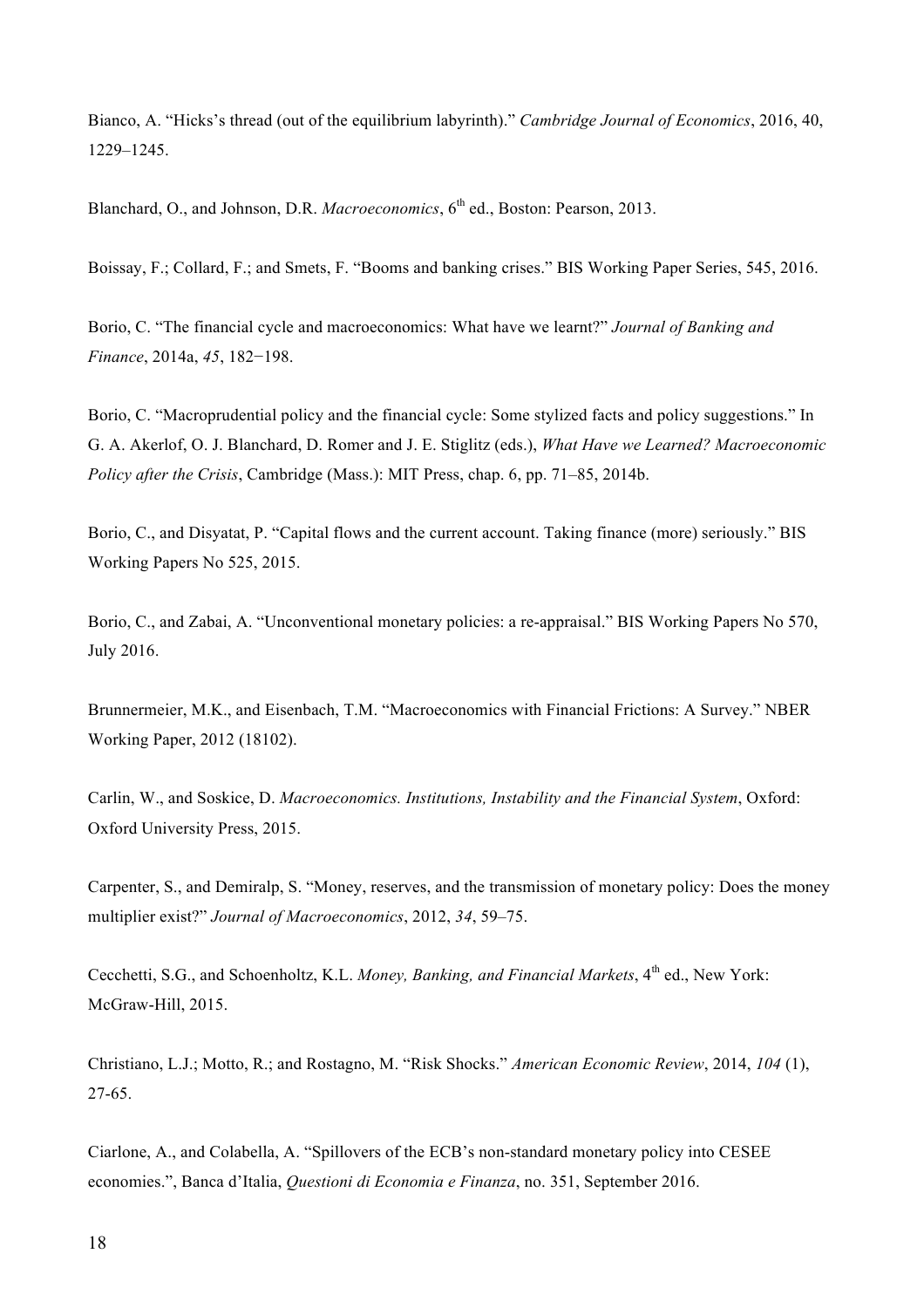de Boyer des Roches, J. "Bank liquidity risk: From John Law (1705) to Walter Bagehot (1873)." *The European Journal of the History of Economic Thought*, 2013, *20* (4), 547−571.

Diamond, P. "National Debt in a Neoclassical Growth Model." *The American Economic Review*, 1965, *55*  (5), 1126−1150.

Eggertsson, G. B., and Krugman, P. "Debt, Deleveraging, and the Liquidity Trap: A Fisher-Minsky-Koo Approach." *Quarterly Journal of Economics*, 2012, *127* (3), 1469−1513.

Eggertsson, G.B., and Mehrotra, N.R. "A model of secular stagnation." NBER Working Paper 20574, 2014.

Feldstein, M., and Horioka, C. "Domestic saving and international capital flows." *Economic Journal*, 1980, *90*, 314−29.

Fontana, G. "Hicks on monetary theory and history: money as endogenous money." *Cambridge Journal of Economics*, 2004, *28* (1), 73−88.

Fontana, G. *Money, Uncertainty, and Time*, New York: Routledge, 2009.

Gertler, M., Kiyotaki, N., and Prestipino, A. "Wholesale banking and bank runs in macroeconomic modelling of financial crises." NBER Working Paper 21892, 2016.

Goodhart, C.A.E., and Tsomocos, D.P. "The Mayekawa Lecture: The role of default in macroeconomics." *Monetary and Economic Studies*, 2011, 49–72.

Goodhart, C.A.E., Tsomocos, D.P., and Shubik, M. "Macro-modelling, default and money." Special Paper 224, LSE Financial Markets Group, London, 2013.

Graziani, A. *The Monetary Theory of Production*, Cambridge (UK): Cambridge University Press, 2003.

Gurley, J.C., and Shaw, E.S. *Money in a Theory of Finance*, Washington: The Brooking Institution, 1960.

Harutyunyan, A., Massara, A., Ugazio, G, Amidzic, G., and Walton, R. "Shedding Light on Shadow Banking." IMF Working Paper, n.1, 2015.

Hicks, J.R. *A Market Theory of Money*, Oxford: Clarendon Press, 1989.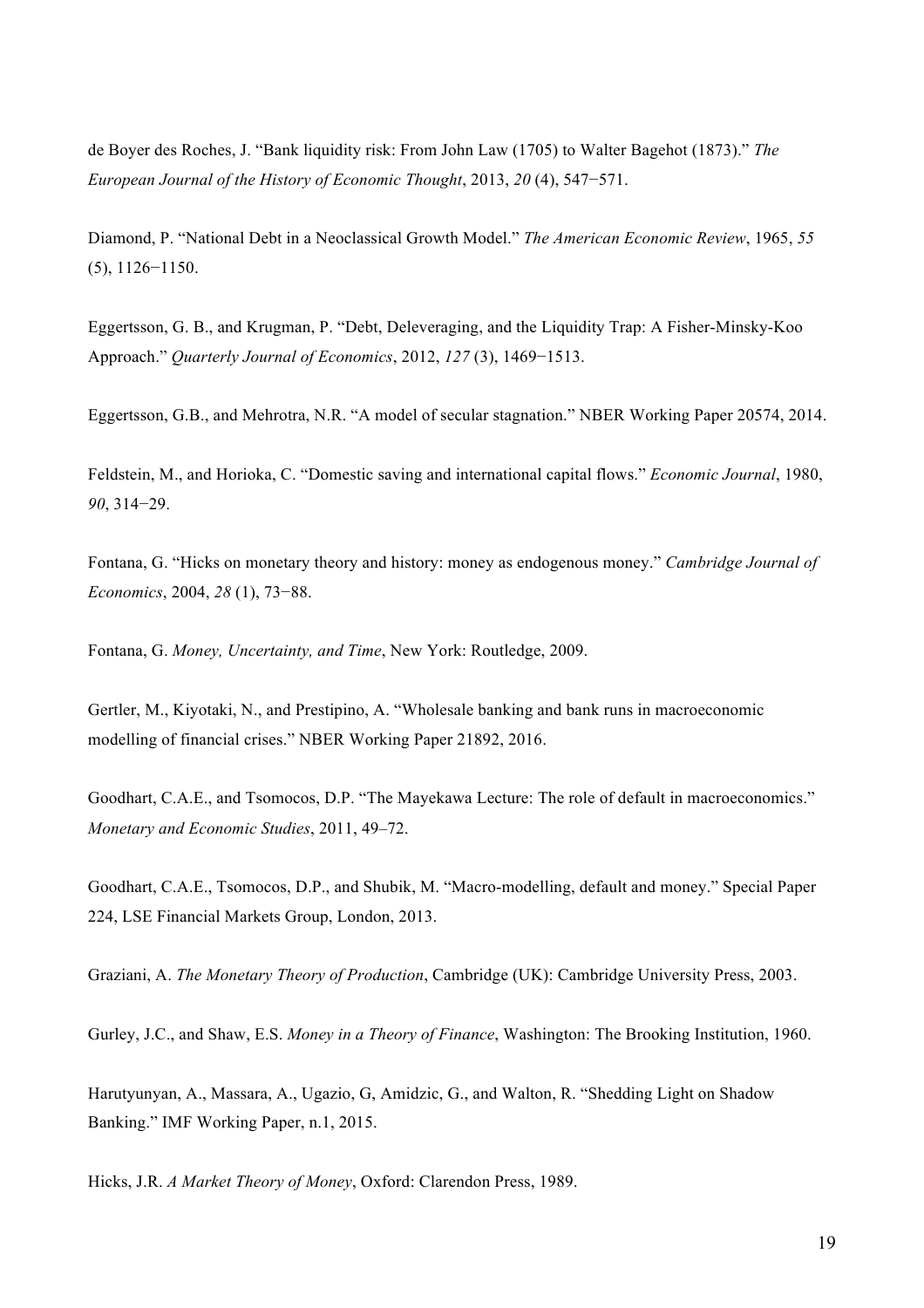IFRS09. International Financial Reporting Standard no. 9 — Financial Instruments, London: IFSR Foundation, 2014.

IMF. *Global Financial Stability Report*, October 2014, Washington, DC: International Monetary Fund.

Jakab, Z., and Kumhof, M. "Banks are not intermediaries of loanable funds—and why this matters." Working Paper 529, Bank of England, London, 2015.

Keynes, J.M. "The 'ex-ante' theory of the rate of interest." *Economic Journal*, 1937, *47* (188), 663–69.

Kim, J. "How Modern Banking Originated: The London Goldsmith-bankers Institutionalisation of Trust." *Business History*, 2011, *53* (6), 939−959.

King, M. "Twenty years of inflation targeting." The Stamp Memorial Lecture, London School of Economics, 2012.

Kiyotaki, N., and Moore, J. "Credit cycles." *Journal of Political Economy*, 1997, *105* (2), 211–248.

Lavoie, M. *Post-Keynesian Economics: New Foundations*, Cheltenham: Edward Elgar, 2014.

Lindner, F. "Does Saving Increase the Supply of Credit? A Critique of Loanable Funds Theory.", *World Economic Review*, 2015, *4*, 1−26.

Lucas, R. "Why doesn't capital flow from rich to poor countries?", *American Economic Review*, 1990, *80*, 92−96.

McLeay, M., Radia A., and Thomas, R. "Money in the modern economy. An introduction." *Bank of England Quarterly Bulletin*, 2014a, 54 (1), 4−13.

McLeay, M., Radia A., and Thomas, R. "Money creation in the modern economy." *Bank of England Quarterly Bulletin*, 2014b, 54 (1), 14−27.

Macleod, H.D. *The Theory and Practice of Banking*, 2<sup>nd</sup> edition, London: Longmans, Green, Reader, & Dyer, 1866.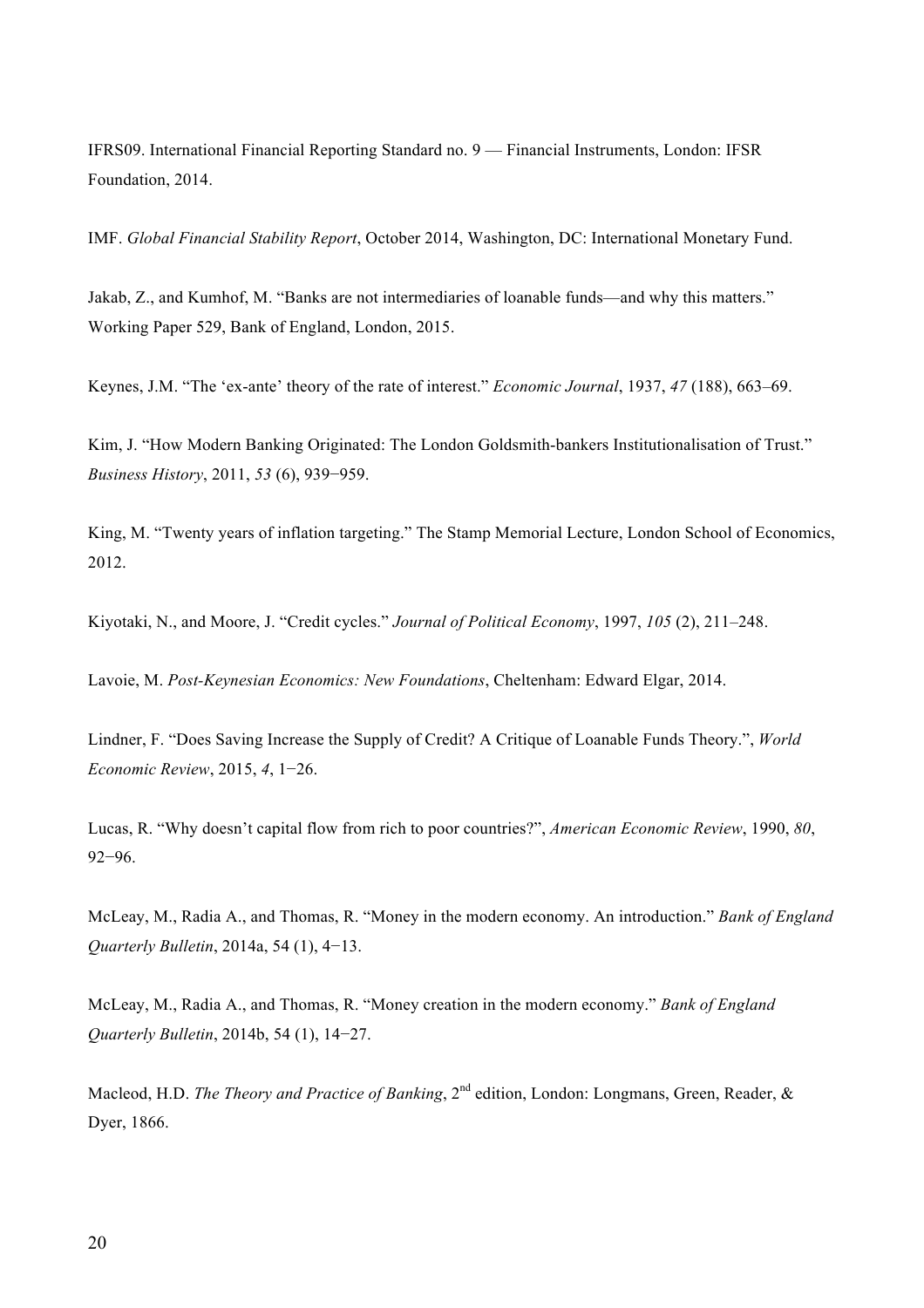Mehrling, P. "The Vision of Hyman P. Minsky." *Journal of Economic Behaviour and Organization*, 1999, *39*, 129−158.

Mehrling, P. The New Lombard Street. How the Fed Became the Dealer of Last Resort. Princeton & Oxford: Princeton University Press, 2011.

Modigliani, F., and Miller, M. "The Cost of Capital, Corporation Finance and the Theory of Investment." *American Economic Review*, 1958, *48* (3), 261−297.

Ramsey, F.P. "A Mathematical Theory of Saving." *The Economic Journal*, 1928, *38* (152), 543−559.

Robertson, D.H. "Industrial fluctuation and the natural rate of interest." *Economic Journal*, 1934, *44* (176), 650–656.

Samuelson, P.A., and Nordhaus, W.D. *Economics*, 15<sup>th</sup> edition, New York: McGraw-Hill, 1995.

Saraceno, F., and Tamborini, R. "How can it work? On the impact of quantitative easing in the Eurozone." DEM Working Papers no. 2015/03, November 2015.

Sgambati, S. "Rethinking banking. Debt discounting and the making of modern money as liquidity." *New Political Economy*, 2016, *21* (3), 274−290.

Shin, H.S. *Risk and Liquidity*, New York: Oxford University Press, 2010.

Shin, H.S., and Shin, K. "Procyclicality and Monetary Aggregates." NBER Working Paper, 16836, 2011.

Sola, P. "The distinction between deposits and loans in macro-economic statistics." Background Paper BOPTEG Issue #30. IMF Committee on Balance of Payment Statistics, Balance of Payment Technical Expert Group (BOPTEG), October 2004.

Solow, R. "A Contribution to the Theory of Economic Growth." *The Quarterly Journal of Economics*, 1956, *70* (1), 65−94.

SNA2008. European Commission—International Monetary Fund—Organization for Economic Co-operation and Development—United Nations—World Bank, *System of National Accounts 2008*, New York, 2009.

Tobin, J. "Commercial banks as creators of 'money'." Paper 205, 1963, Cowles Foundation, New Haven.